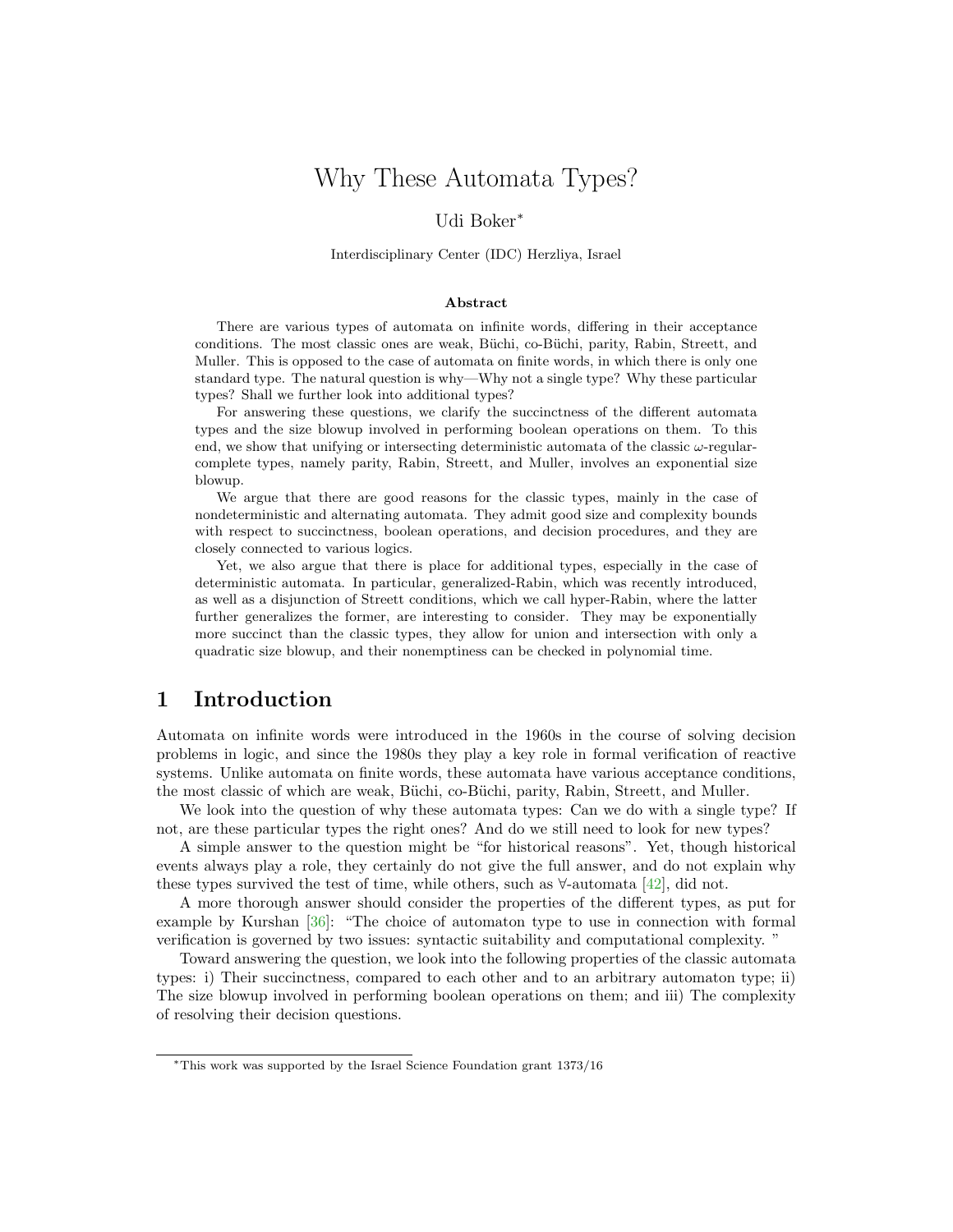Succinctness. Considering automata succinctness, there is a massive literature on translations between the classic types, accumulated along the past 55 years, and continuing to these days. Having "only" seven classic types, where each can be deterministic or nondeterministic, we have 175 possible non-self translations between them, which has become difficult to follow. Moreover, it turns out that there is inconsistency in the literature results concerning the size of automata—Some only consider the number of states, some also take into account the index (namely, the size of the acceptance condition), while ignoring the alphabet size, and some do consider the alphabet size, but ignore the index.

To make an order with all of these results, we maintain a website [\[5\]](#page-21-0) that provides information and references for each of the possible translations. The high-level tables of the size blowup and of the state blowup involved in the translations are given in Table [1.](#page-3-0) The size blowup in the table relates to an automaton of size  $n$ , and the state blowup to an automaton with  $n$  states (and index as large as desired). The capital letters stand for the type names: Weak, Co-Büchi, Büchi, etc. A question mark in the tables stands for an exponential gap between the currently known lower and upper bounds.

As for succinctness with respect to an arbitrary type, we argue in Section [4](#page-13-0) that the classic types are "well positioned" with respect to the inevitable tradeoff between succinctness, determinization, and complementation—We observe that for an automaton type  $T$  whose complementation only involves a single-exponential size blowup, there must also be at least a singleexponential size blowup in translating arbitrary  $\omega$ -regular automata into T-automata. In this sense, we show that the classic types, except for Muller, provide a reasonable tradeoff between their succinctness and the size blowup involved in their determinization and complementation, having all of these measures singly exponential.

Boolean operations. There are many works on automata complementation (see [\[50\]](#page-23-0) for a survey until 2007, after which there are yet many new results), while very few on the positive operations of union and intersection. This is possibly because positive operations are simple on nondeterministic automata, and were less interesting on deterministic automata, as nondeterministic ones are adequate for model checking. However, in recent years there is a vast progress in synthesis and in probabilistic model checking, which require deterministic or almost deterministic automata, such as limit-deterministic [\[51\]](#page-23-1) or good-for-games automata [\[26,](#page-22-2) [8,](#page-21-1) [10\]](#page-21-2).

We complete the picture of the size blowup involved in boolean operations, as summarized in Table [2.](#page-14-0) To this end, we provide a new construction for intersecting nondet. Rabin automata with only a quadratic size and state blowup, show that intersecting nondet. Muller automata involves an exponential size blowup, and complementing them a double-exponential blowup. For deterministic automata, we show that unifying or intersecting the classic  $\omega$ -regular-complete types, namely parity, Rabin, Streett, and Muller, involve an exponential size blowup.

Decision problems. We look into the nonemptiness problem, which allows, in combination with boolean operations, to also solve the other decision problems of equivalence and containment—The language of an automaton  $A$  is contained in the language of an automaton  $B$ iff the intersection of  $\mathcal A$  with the complement of  $\mathcal B$  is empty. The complexity of the nonemptiness problem of the classic types is clear in the literature and is summarized in Table [2.](#page-14-0)

So? Based on these, and other results, we argue that the classic types are interesting and well deserve the attention they get, yet there is a need for additional types, especially in the deterministic setting. There is no inherent reason for having an exponential size blowup in positive boolean operations on deterministic  $\omega$ -regular-complete automata. These operations are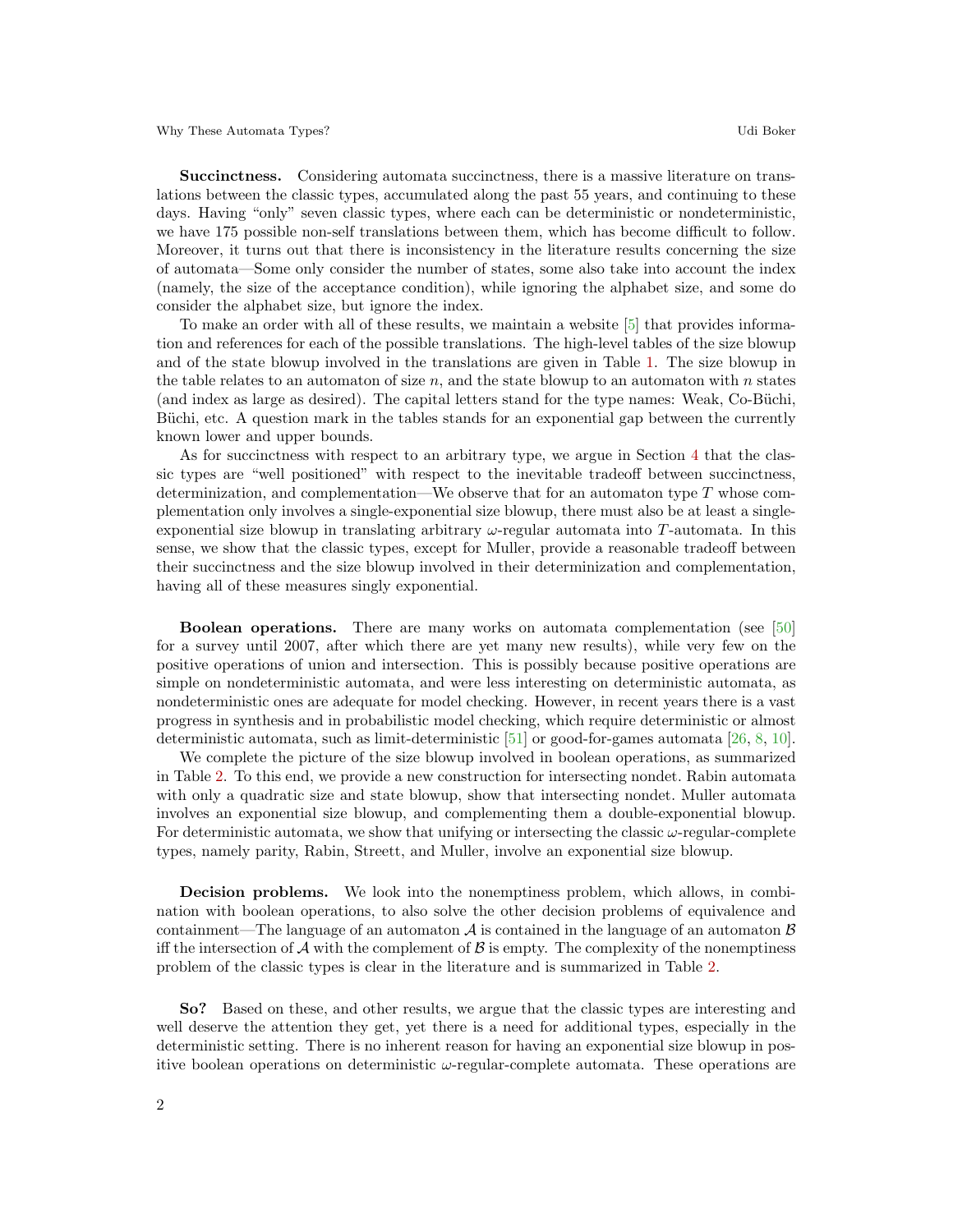particularly interesting in verification of compound systems, in which setting there may already be some deterministic automata for the individual systems, which are then to be combined.

Indeed, the problem with boolean operations on classic deterministic automata and the current interest in the deterministic setting, may explain the emergence of new, or renewed, automata types in the past five years. Among these are "Emerson-Lei" (EL), which was presented in 1985 [\[22\]](#page-22-3), and was recently "rediscovered" within the "Hanoi" format [\[2\]](#page-21-3), "generalized-Rabin" [\[32\]](#page-22-4), and "generalized-Streett" [\[3\]](#page-21-4). The EL condition allows for an arbitrary boolean formula over sets of states that are visited finitely or infinitely often, generalized-Rabin extends the Rabin pairs into lists, and generalized-Streett analogously extends Streett pairs. We analyze these, and some other types, in Section [5,](#page-16-0) and show that they indeed provide additional benefits.

While positive boolean operations on EL automata are obviously simple, it is known that its nonemptiness check is NP-complete [\[22\]](#page-22-3) and complementing nondet. EL automata involves a doubly-exponential size blowup [\[49\]](#page-23-2). Nevertheless, due to the practical progress in solving the SAT problem, to which the EL condition is naturally related, it may still be interesting to further pursue deterministic EL automata. (See [\[20,](#page-21-5) [45\]](#page-22-5).)

We observe that generalized-Rabin is a special case of a disjunction of Streett conditions, which was considered in [\[22\]](#page-22-3) under the name "canonical form", and which we dub "hyper-Rabin". These types provide an interesting potential, as they may be exponentially more succinct than the classic types, they allow for union and intersection with only a quadratic size blowup, and their nonemptiness check is in PTIME. Indeed, in the deterministic setting there seem to also be practical benefits for generalized-Rabin automata [\[32,](#page-22-4) [15,](#page-21-6) [23\]](#page-22-6), which may possibly be extended to the more general hyper-Rabin condition.

The generalized-Streett condition is analogously a special case of a conjunction of Rabin conditions, which we dub "hyper-Streett". Positive boolean operations on them only involves a quadratic size blowup, yet we show that like EL automata, their nonemptiness check is NPcomplete, and complementing their nondeterministic version is doubly-exponential.

Paper structure and main contributions. The paper aims at providing the big picture of  $\omega$ -regular automata, and along the way provides quite a few new results, the main of which are Theorems [1,](#page-6-0) [3,](#page-7-0) [7,](#page-10-0) [12,](#page-12-0) and [24.](#page-18-0)

Table [1](#page-3-0) puts an order in the chaos of translations between the different automata types. Section [3](#page-4-0) organizes the complexity of boolean operations, as summarized in Table [2,](#page-14-0) while providing a new algorithm for intersecting Rabin automata, and several new negative results on the exponential size blowup involved in some boolean operations. Section [4](#page-13-0) is mostly of a non-technical nature, providing reasons for why the classic types are indeed so. Section [5](#page-16-0) analyzes a family of types that are stronger than the classical ones, as summerized in Tables [3](#page-20-0) and [4,](#page-20-1) while providing new results on the size blowup involved in boolean operations on them and in translations between them.

## <span id="page-2-0"></span>2 Preliminaries

A word over a finite alphabet  $\Sigma$  is a sequence  $w = w(0) \cdot w(1) \cdots$  of letters in  $\Sigma$ .

A nondeterministic automaton is a tuple  $\mathcal{A} = \langle \Sigma, Q, \delta, \iota, \alpha \rangle$ , where  $\Sigma$  is the input alphabet, Q is a finite set of states,  $\delta: Q \times \Sigma \to 2^Q$  is a transition function,  $\iota \subseteq Q$  is a set of initial states, and  $\alpha$  is an acceptance condition. The first four elements, namely  $\langle \Sigma, Q, \delta, \iota \rangle$ , are the automaton's structure. In the case where  $|\iota| = 1$  and for every  $q \in Q$  and  $\sigma \in \Sigma$ , we have  $|\delta(q, \sigma)| \leq 1$ , we say that A is *deterministic*.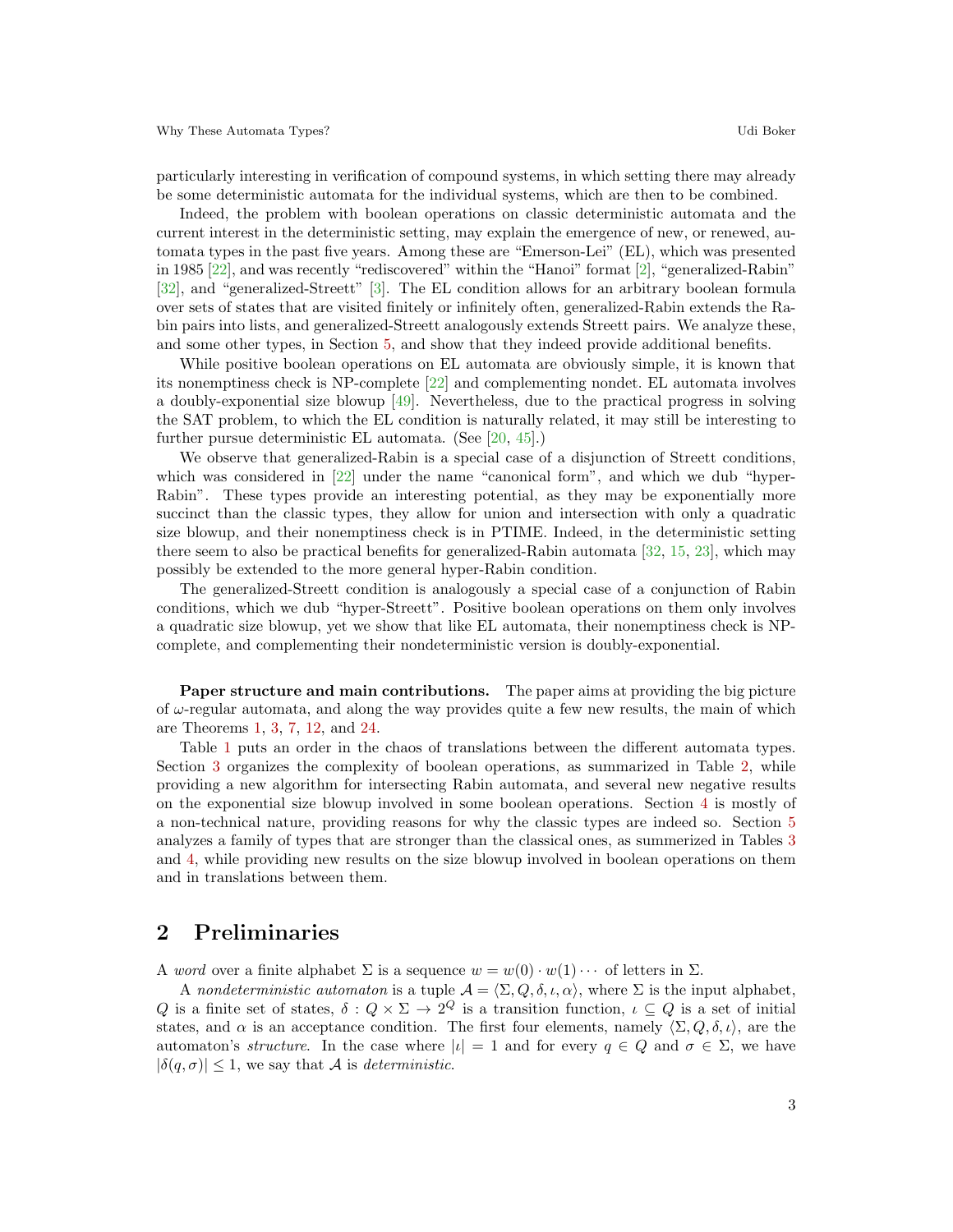

∗<sup>1</sup>: Upper bounds between  $2^{2^{O(n)}}$  and  $2^{2^{O(n^3 \log n)}}$ <sup>∗2</sup>: Lower bound to DBW:  $2^{\Omega(n \log n)}$ 4 \*: Upper bounds between  $2^2$  and  $2^2$ <br> $*^3$ : Lower bound to DBW:  $2^{\Omega(n)}$   $*^4$ :  $2^{O(n^2)}$  $\log n)$  and  $2^{\Omega(n \log n)} \quad *^5$ :  $2^{\Theta(n^2 \log n)}$ 

<span id="page-3-0"></span>Table 1: Size blowup and state blowup involved in automata translations [\[5\]](#page-21-0).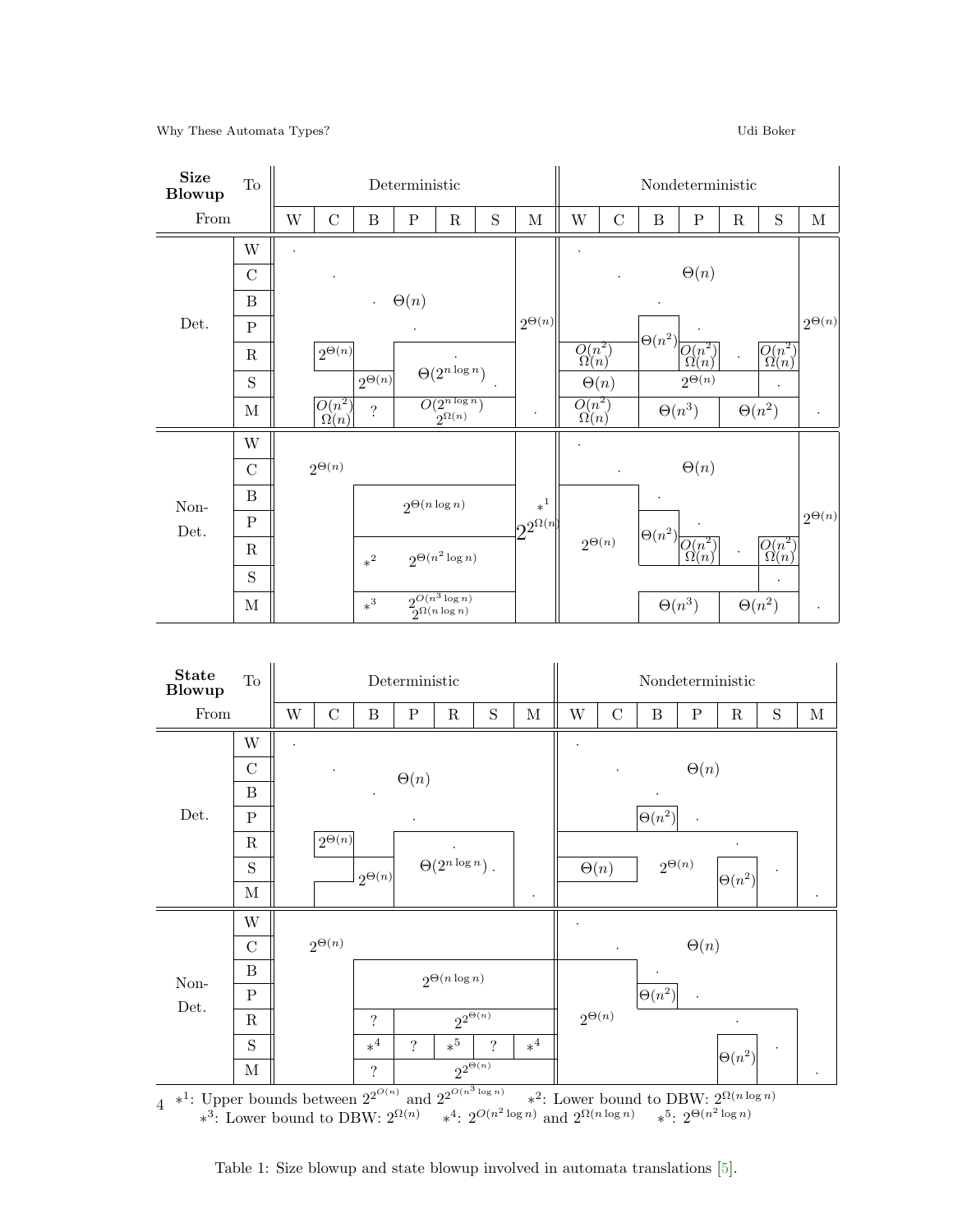A run  $r = r(0), r(1), \cdots$  of A on  $w = w(0) \cdot w(1) \cdots \in \Sigma^{\omega}$  is an infinite sequence of states such that  $r(0) \in \iota$ , and for every  $i \geq 0$ , we have  $r(i + 1) \in \delta(r(i), w(i))$ .

Acceptance is defined with respect to the set  $inf(r)$  of states that the run r visits infinitely often, for which reason these automata are called  $\omega$ -regular automata. Formally,  $inf(r) = \{q \in$  $Q \mid$  for infinitely many  $i \in \mathbb{N}$ , we have  $r(i) = q$ . We describe below the most classic types of acceptance conditions. In Section [5,](#page-16-0) we will describe additional types.

- Büchi, where  $\alpha \subseteq Q$ , and r is accepting iff  $inf(r) \cap \alpha \neq \emptyset$ . (The states of  $\alpha$  are accepting.)
- co-Büchi, where  $\alpha \subseteq Q$ , and r is accepting iff  $inf(r) \cap \alpha = \emptyset$ . (The states of  $\alpha$  are rejecting.)
- weak is a special case of the Büchi condition, where every strongly connected component of the automaton is either contained in  $\alpha$  or disjoint to  $\alpha$ .
- parity, where  $\alpha = \{S_1, S_2, \ldots, S_{2k}\}\$  with  $S_1 \subset S_2 \subset \cdots \subset S_{2k} = Q$ , and r is accepting if the minimal *i* for which  $inf(r) \cap S_i \neq \emptyset$  is even.
- Rabin, where  $\alpha = \{ \langle B_1, G_1 \rangle, \langle B_2, G_2 \rangle, \ldots, \langle B_k, G_k \rangle \},\$  with  $B_i, G_i \subseteq Q$  and r is accepting iff for some  $i \in [1..k]$ , we have  $\inf(r) \cap B_i = \emptyset$  and  $\inf(r) \cap G_i \neq \emptyset$ .
- Streett, where  $\alpha = \{ \langle B_1, G_1 \rangle, \langle B_2, G_2 \rangle, \dots, \langle B_k, G_k \rangle \}$ , with  $B_i, G_i \subseteq Q$  and r is accepting iff for all  $i \in [1..k]$ , we have  $\inf(r) \cap B_i = \emptyset$  or  $\inf(r) \cap G_i \neq \emptyset$ .
- Muller, where  $\alpha = {\alpha_1, \alpha_2, \ldots, \alpha_k}$ , with  $\alpha_i \subseteq Q$  and r is accepting iff for some  $i \in [1..k]$ , we have  $\inf(r) = \alpha_i$ .

Notice that Büchi and co-Büchi are special cases of the parity condition, which is in turn a special case of both the Rabin and Streett conditions. In the latter conditions, we refer to the  $B_i$  and  $G_i$  sets as the "bad" and "good" sets, respectively.

The number of sets in the parity and Muller acceptance conditions or pairs in the Rabin and Streett acceptance conditions is called the *index* of the automaton. For weak, co-Büchi, and Büchi automata, the index is 1.

The *size* of an automaton is the maximum size of its elements; that is, it is the maximum of the alphabet length, the number of states, the number of transitions, and the index.

An automaton accepts a word if it has an accepting run on it. The language of an automaton A, denoted by  $L(\mathcal{A})$ , is the set of words that A accepts. We also say that A recognizes the language  $L(\mathcal{A})$ . Two automata,  $\mathcal A$  and  $\mathcal A'$ , are equivalent iff  $L(\mathcal{A}) = L(\mathcal{A}')$ .

The class of an automaton characterizes its transition mode (deterministic, nondeterministic, or alternating) and its acceptance condition. We sometimes abbreviate the different classes by three letter acronyms in  $\{D, N, A\} \times \{W, B, C, P, R, S, M\} \times \{W, T\}$ . The first letter stands for the transition mode; the second for the acceptance-condition (weak, Büchi, co-Büchi, parity, Rabin, Streett, or Muller); and the third indicates whether the automaton runs on Words or on Trees. For example, DBW stands for a deterministic Büchi automaton on words.

Büchi, parity, Rabin, Streett, and Muller automata are  $\omega$ -regular complete, recognizing all  $\omega$ -regular languages. Weak, co-Büchi, and deterministic Büchi automata, are less expressive.

## <span id="page-4-0"></span>3 Classic Types – Boolean Operations

In the nondeterministic setting, boolean operations on the classic automata types, except for Muller, roughly involve an asymptotically optimal size blowup: linear for union, quadratic for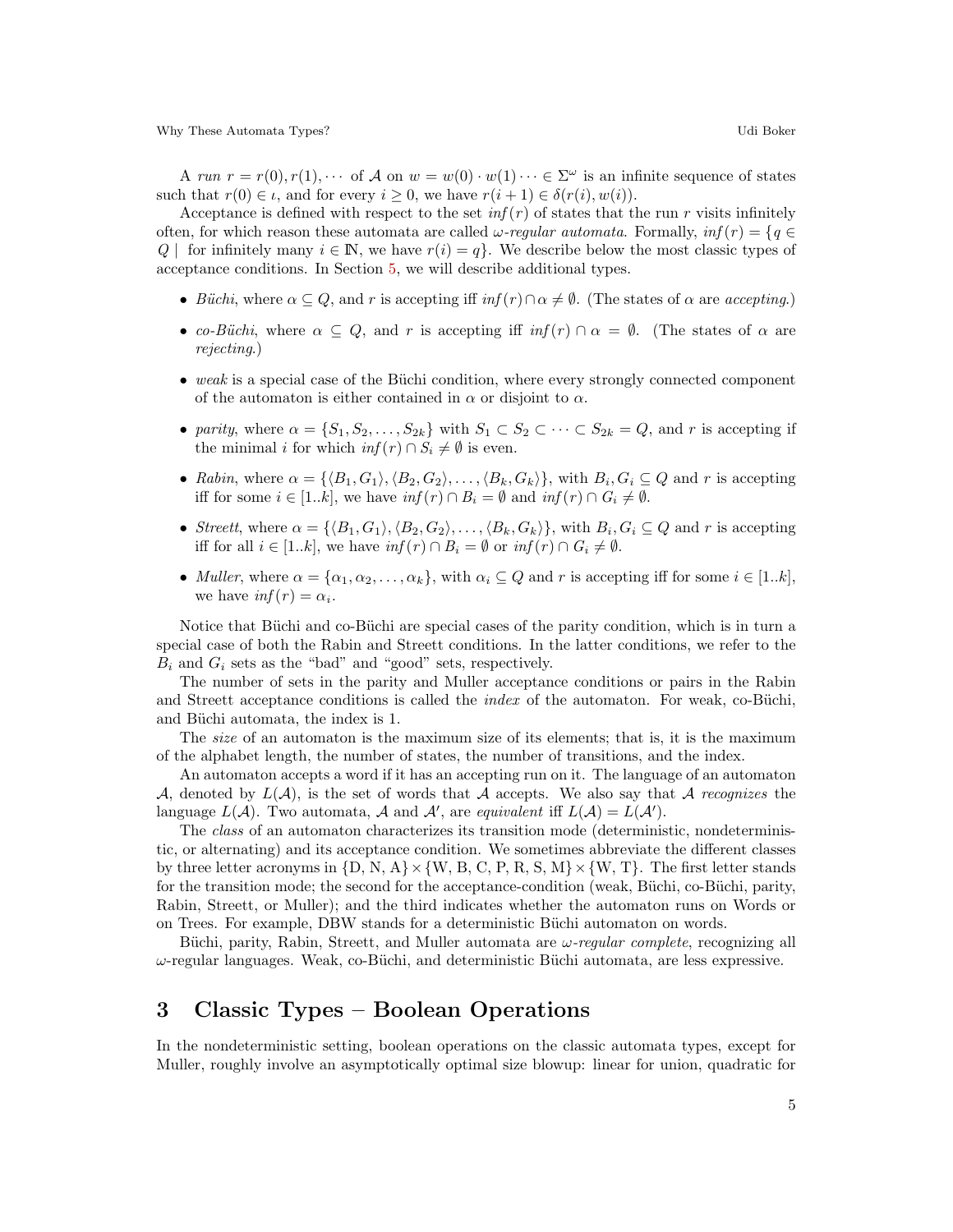intersection, and singly exponential for complementation. In the deterministic setting, however, the picture is different, having an exponential size blowup on union or intersection for all of the  $\omega$ -regular-complete types. We provide below known and new results on the boolean operations, and summarize them in Table [2.](#page-14-0)

#### 3.1 Nondeterministic Automata

Union is simply achieved by adding up the two automata via an initial nondeterministic choice.

Intersection requires at least a quadratic blowup, already for automata on finite words, and can indeed be done with that size blowup for most classic types. For parity automata the exact blowup is still to be resolved. Intersection of Streett automata is straightforward due to the conjunctive nature of the acceptance condition, while for Rabin automata it is more involved, and given here for the first time. For Muller automata, we prove that it is exponential.

Complementation involves at least an exponential blowup, already for automata on finite words, and for all classic types, except for Muller, it involves a size blowup between  $2^{\Theta(n)}$  and  $2^{\Theta(n^2 \log n)}$ . Yet, the state blowup for Rabin automata (with index exponential in the number of states) might be doubly exponential  $[14]$ . For Muller automata, we prove that the size blowup is doubly exponential.

We elaborate below on the intersection operation for each of the types, considering input automata  $A$  and  $B$ . For Muller, we also elaborate on complementation.

Weak and Co-Büchi. Intersection is done directly on the product automaton  $A \times B$ , with the definition that a state  $(a, b)$  is accepting iff a is accepting in A and b is accepting in B. Notice that the resulting automaton retains the weak property, when both  $\mathcal A$  and  $\mathcal B$  have it, and accepts exactly the words in  $L(\mathcal{A}) \cap L(\mathcal{B})$ , as the runs of both  $\mathcal A$  and  $\mathcal B$  eventually remain in only accepting/rejecting states.

Büchi. For Büchi intersection, the product automaton is not enough, since parallel accepting runs of  $A$  and  $B$  need not visit their accepting states simultaneously. Nevertheless, the standard intersection construction only needs two copies of the product automaton, where a jump from one component to the other is done once visiting states accepting w.r.t.  $\mathcal{A}$  (resp.  $\mathcal{B}$ ), thus guaranteeing infinitely many visits in the accepting states of both  $A$  and  $B$ .

**Parity.** A parity automaton can be translated to a Büchi automaton with only a quadratic state and size blowup [\[17\]](#page-21-8). Thus, intersection involves up to a quartic state and size blowup (yielding a Büchi automaton). The exact inevitable blowup in direct intersection of parity automata into a parity automaton is yet to be resolved.

Streett. Streett intersection can be done directly on the product automaton, taking advantage of the conjunctive nature of the Streett condition.

**Rabin.** A Rabin automaton can be translated to a Büchi automaton with only a quadratic size blowup [\[17\]](#page-21-8), implying intersection construction with up to a quartic size blowup. However, state wise, this approach is inadequate, as there might be an exponential blowup in the translation of Rabin to Büchi automata  $[7]$ . We show below that the Rabin condition allows for a direct intersection construction, involving only a quadratic state and size blowup.

The idea is to extend the Büchi-intersection construction, taking advantage of the Rabin condition. Recall that in the construction for intersecting Büchi automata, a jump from one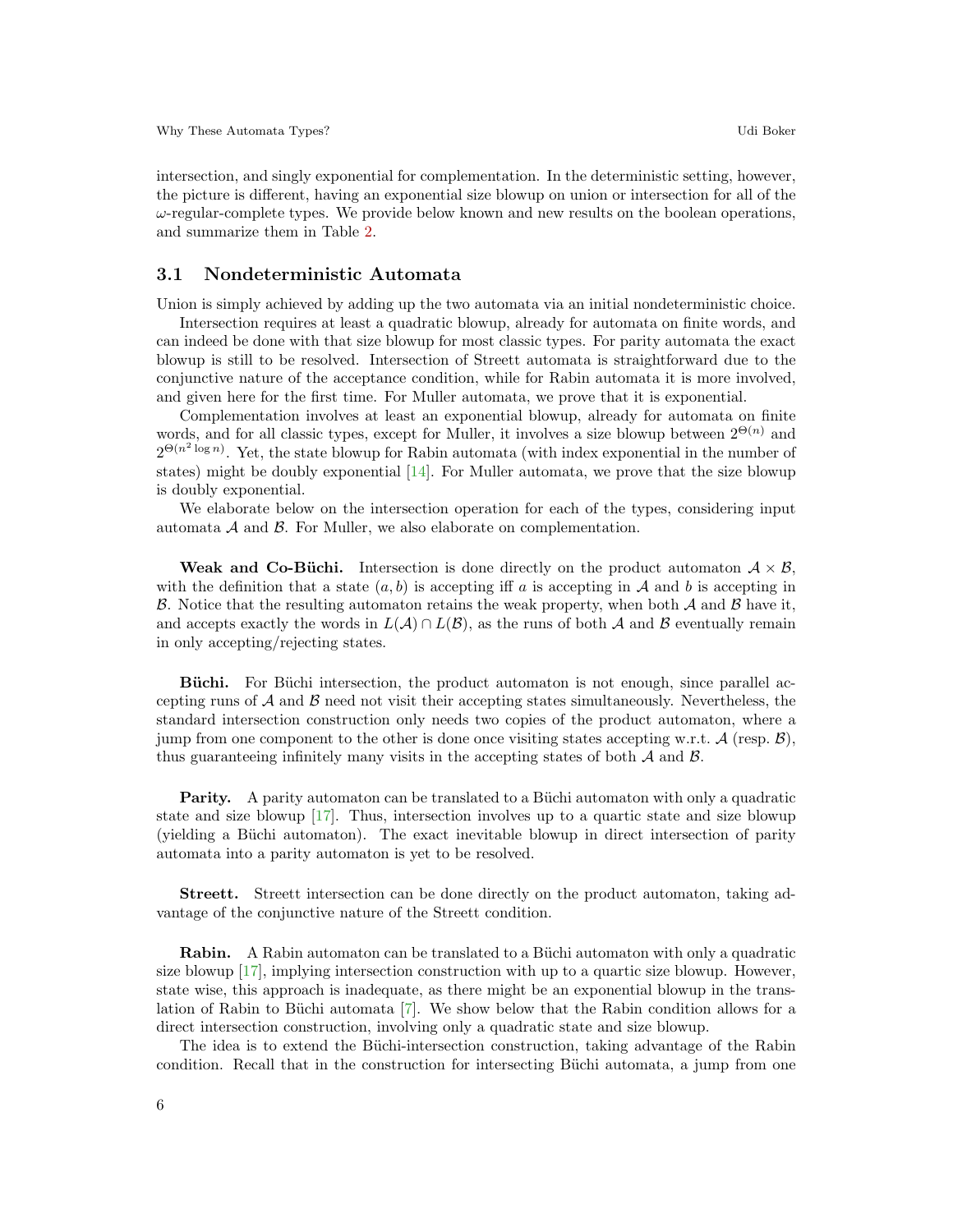copy of the product automaton into the other is done once reaching a state accepting w.r.t.  $\mathcal A$  (respectively  $\mathcal B$ ). This does not work for the Rabin condition, since a state is no longer accepting w.r.t. A, but may belong to several "good" and "bad" sets of A's accepting pairs.

We extend the construction by adding a "bridge" that is visited when jumping from the first to the second copy of the product automaton, and another bridge between the second and first copy. A bridge is a limited copy of the product automaton, in which all states can only move to the next copy. Then, for every acceptance pairs  $\langle B_1, G_1 \rangle$  of A and  $\langle B_2, G_2 \rangle$  of B, we define an acceptance pair  $\langle B, G \rangle$  that enforces a visit in  $G_1$  when going through the first bridge and a visit in  $G_2$  when in the second bridge. This enforcement is done by having in B all the states of the first bridge that are not in  $G_1$  and all the states of the second bridge that are not in  $G_2$ .

An example of intersecting Rabin automata along this construction is illustrated in Figure [1.](#page-8-0)

<span id="page-6-0"></span>**Theorem 1.** For every two NRWs  $A_1$  and  $A_2$  with  $n_1$  and  $n_2$  states,  $m_1$  and  $m_2$  transitions, and indices  $k_1$  and  $k_2$ , respectively, there is an NRW recognizing  $L(\mathcal{A}_1) \cap L(\mathcal{A}_2)$  with  $4n_1n_2$ states,  $6m_1m_2$  transitions, and index  $k_1k_2$ .

#### Proof.

Construction. Consider NRWs  $\mathcal{A}_1 = \langle \Sigma, Q_1, \iota_1, \delta_1, \alpha_1 \rangle$  and  $\mathcal{A}_2 = \langle \Sigma, Q_2, \iota_2, \delta_2, \alpha_2 \rangle$ . We define the NRW  $\mathcal{A} = \langle \Sigma, Q, \iota, \delta, \alpha \rangle$ , which we claim to recognize  $L(\mathcal{A}) \cap L(\mathcal{B})$ , as follows.

- $Q = Q_1 \times Q_2 \times [0..3]$ . (We shall call each instance of  $Q_1 \times Q_2$  a "component", and the odd components we dub "bridges".)
- $\iota = \iota_1 \times \iota_2 \times \{0\}.$
- For every state  $\langle q_1, q_2, i \rangle \in Q$  and  $\sigma \in \Sigma$ , the transition function is defined as follows.
	- If i is even, then  $\delta(\langle q_1, q_2, i \rangle, \sigma) = \{ \langle \hat{q_1}, \hat{q_2}, \hat{i} \rangle \mid \hat{q_1} \in \delta_1(q_1, \sigma), \hat{q_2} \in \delta_2(q_2, \sigma), \text{ and}$  $\hat{i} \in \{i, i+1\}\}.$
	- If i is odd, then  $\delta(\langle q_1, q_2, i \rangle, \sigma) = \{\langle \hat{q_1}, \hat{q_2}, (i+1) \bmod 4 \rangle \mid \hat{q_1} \in \delta_1(q_1, \sigma) \text{ and } \hat{q_2} \in$  $\delta_2(q_2, \sigma)$ .
- For every acceptance pairs  $\langle B_1, G_1 \rangle \in \alpha_1$  and  $\langle B_2, G_2 \rangle \in \alpha_2$ , we have in  $\alpha$  the acceptance pair  $\langle B, G \rangle$ , where B and G are defined as follows.
	- $G = G_1 \times Q_2 \times \{1\}.$
	- B is the union of two sets  $B'$  and  $B''$ . The first includes all the states that are bad w.r.t.  $B_1$  or  $B_2$ . The second handles the transitions through the bridges, adding in component  $2i - 1$  the states that are not in  $G_i$ . Formally,  $B = B' \cup B''$ , where  $B' =$  $B_1\times Q_2\times[0..3]\cup Q_1\times B_2\times[0..3]$  and  $B''=(Q_1\setminus G_1)\times Q_2\times\{1\}\cup Q_1\times (Q_2\setminus G_2)\times\{3\}.$

Correctness. Consider a word  $w \in L(\mathcal{A}_1) \cap L(\mathcal{A}_2)$ . Then there are runs  $r_1$  of  $\mathcal{A}_1$  and  $r_2$  of  $\mathcal{A}_2$ , and acceptance pairs  $\langle B_1, G_1 \rangle \in \alpha_1$  and  $\langle B_2, G_2 \rangle \in \alpha_2$ , such that  $r_i$  visits finitely often  $B_i$  and infinitely often  $G_i$ , for  $i \in \{1,2\}$ . For showing that  $w \in L(\mathcal{A})$ , we will show that there is a run r of A that visits finitely often B and infinitely often  $G$ , where B and G are defined from  $\langle B_1, G_1 \rangle$  and  $\langle B_2, G_2 \rangle$  as described in the construction.

The leftmost projection of r, namely the  $q_1$  element of a  $\langle q_1, q_2, i \rangle$  state that r visits, is identical to  $r_1$  and the middle projection is identical to  $r_2$ . We will describe the rightmost projection of r, namely the series of components that r traverses along the run. Notice that when r is in a bridge (an odd component) it must move to the next component, and when it is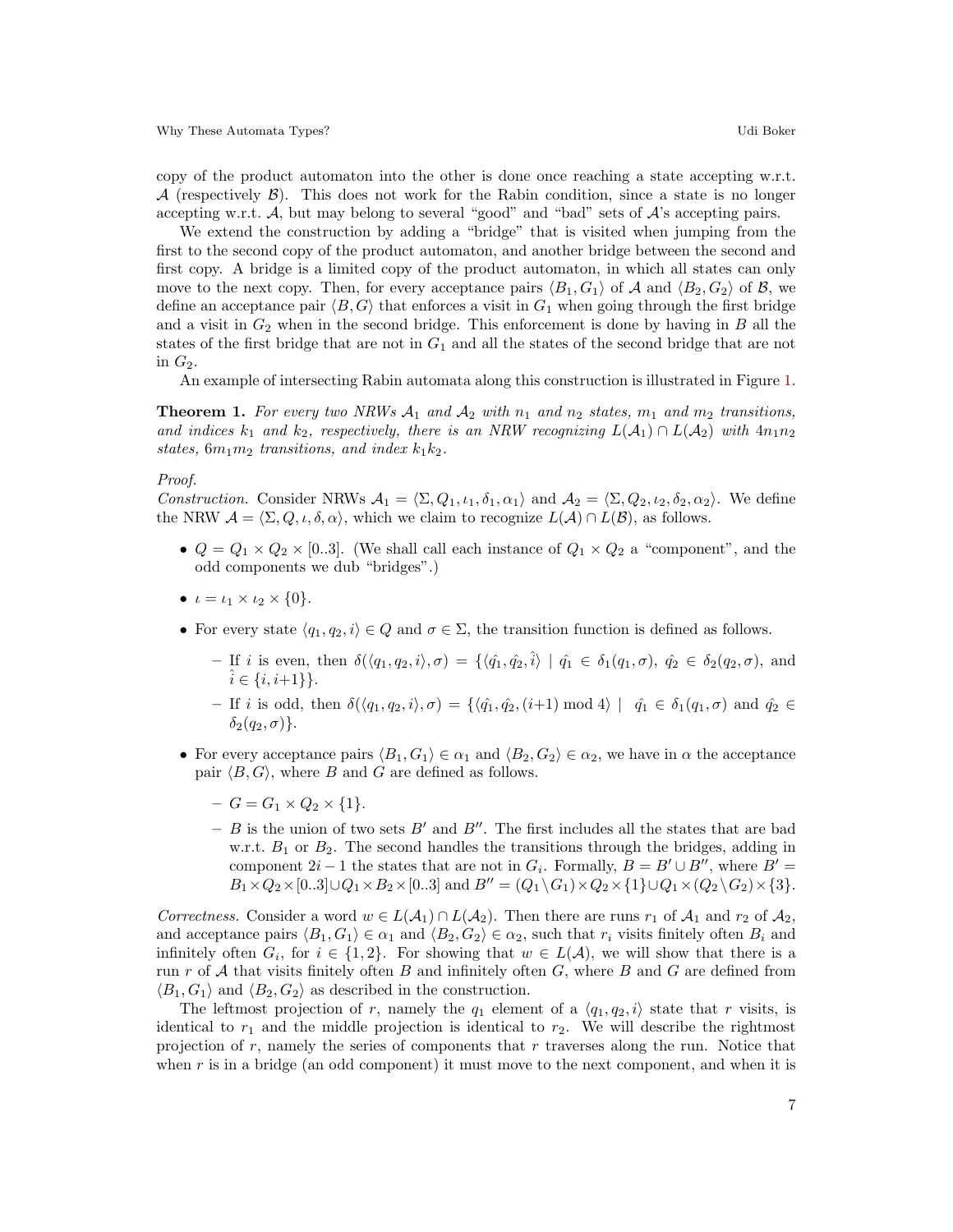in an even component it has the choice of whether to stay there or move to the next one. We explain next how r behaves in the even components.

Let t be the first position of w after which both  $r_1$  and  $r_2$  no longer visit states in  $B_1$  and  $B_2$ , respectively. The run r remains in the component 0 until position t. After position t, when r is in a component  $2(i-1)$ , for  $i \in \{1,2\}$ , it remains there until the next state of  $r_i$  is in  $G_i$ , in which case it proceeds to the next component.

Observe that r satisfies the acceptance pair  $\langle B, G \rangle$ : Considering the "good" set G, notice first that  $r$  visits all the components infinitely often, since it cannot stay in odd components for two consecutive positions, and cannot stay in a component  $2(i-1)$  when  $\mathcal{A}_i$  visits  $G_i$  (after position  $t$ ), which happens infinitely often. Then, whenever in the component 1 after position  $t$ , it visits a state in  $G_1 \times Q_2 \times \{1\}$ , which guarantees infinitely many visits in G. Considering the "bad" set  $B = B' \cup B''$ , the states of B' are visited only finitely often, since the left and middle projections of r are identical to  $r_1$  and  $r_2$ , respectively, and they visit  $B_1$  and  $B_2$ , respectively, only finitely often. As for  $B''$ , its states are visited only finitely often, since the only case in which r visits after position t a state  $\langle q_1, q_2, 2i - 1 \rangle$ , for  $i \in \{1, 2\}$ , is when  $q_i \in G_i$ .

As for the other direction, consider a word  $w \in L(\mathcal{A})$ . Then there is a run r of A that satisfies some acceptance pair  $\langle B, G \rangle$  of A. By the construction of A, the pair  $\langle B, G \rangle$  corresponds to some pairs  $\langle B_1, G_1 \rangle \in \alpha_1$  and  $\langle B_2, G_2 \rangle \in \alpha_2$ . We claim that the left (resp. middle) projection of r is a run  $r_i$  of  $\mathcal{A}_i$  that satisfies  $\langle B_i, G_i \rangle$ , for  $i \in \{1, 2\}$ , respectively.

First observe that due to the subset  $B'$  of B, the run r visits states whose leftmost projection is in  $B_1$  or middle projection in  $B_2$  only finitely often. Hence,  $r_1$  and  $r_2$  visit finitely often  $B_1$ and  $B_2$ , respectively. Next, observe that r must visit infinitely often all components—it visits  $G_1 \times Q_2 \times \{1\}$  infinitely often, and going from component 1 back to itself enforces a visit in all components. Now, by the subset  $B''$  of B, the states that r visits infinitely often in component 1 must be in  $G_1 \times Q_2 \times \{1\}$  and in component 3 they must be in  $Q_1 \times G_2 \times \{3\}$ . Hence,  $r_i$ visits infinitely often  $G_i$ , for  $i \in \{1, 2\}$ .

Muller. A Muller automaton can be translated to a Büchi automaton with only a cubic size blowup  $[6]$ . However, when considering the intersection of Muller automata into a Muller automaton, one cannot take advantage of the quadratic intersection of Büchi automata, as the translation back from Büchi to Muller automata might involve an exponential size blowup [\[48\]](#page-23-3). Moreover, we show below that due to the very descriptive nature of the Muller condition, intersection might involve an exponential size blowup.

<span id="page-7-1"></span>**Theorem 2.** Intersection of (deterministic) Muller automata involves an exponential size blowup. In particular, for every  $n \geq 1$ , there are DMWs  $\mathcal{M}'_n$  and  $\mathcal{M}''_n$  with up to n states,  $2n$  transitions, and index  $n + 1$  each, over an alphabet of 3 letters, such that every NMW that recognizes  $L(\mathcal{M}'_n) \cap L(\mathcal{M}''_n)$  has an index of at least  $2^n$ .

*Proof.* Consider the DMWs  $\mathcal{D}'_n$  and  $\mathcal{D}''_n$  of Figure [2.](#page-8-1) Observe that both  $\mathcal{D}'_n$  and  $\mathcal{D}''_n$  accept all infinite runs on their structures, and are thus equivalent to the corresponding weak automaton on their structures, all of whose states are accepting. Thus, the language  $L(\mathcal{D}'_n) \cap L(\mathcal{D}''_n)$  is recognized by the weak automaton  $\mathcal{D}_n$ , whose structure is the product of  $\mathcal{D}'_n$  and  $\mathcal{D}''_n$ 's structures. Now, in [\[6,](#page-21-10) proof of Theorem 12], it is shown that an NMW equivalent to  $\mathcal{D}_n$  must have an index of at least  $2^n$ .  $\Box$ 

<span id="page-7-0"></span>Complementation of Muller automata is also very inefficient, involving a doubly exponential size blowup.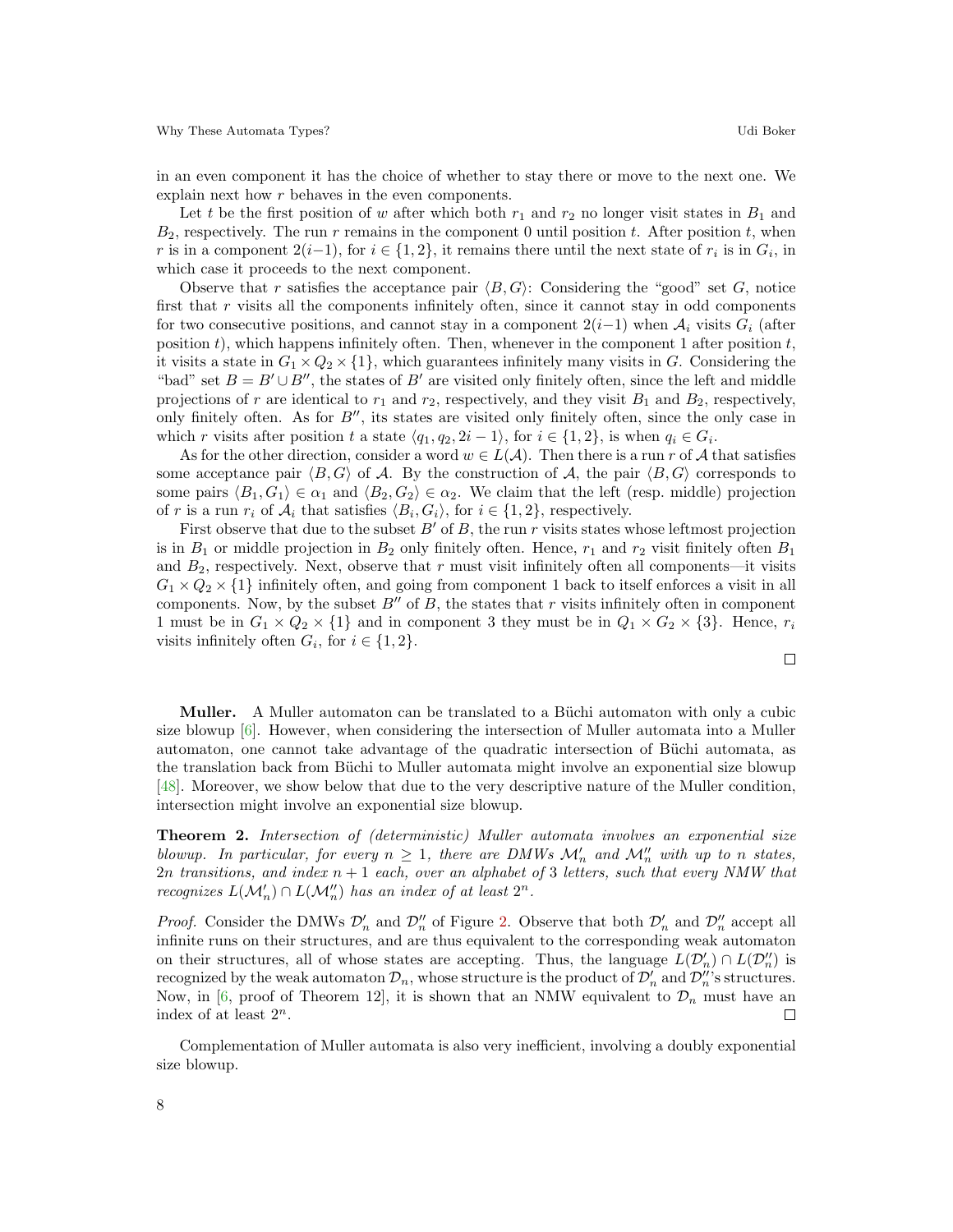Rabin automata  $\mathcal{A}_1$  and  $\mathcal{A}_2$ :



A Rabin automaton A for  $L(\mathcal{A}_1) \cap L(A_2)$ :



<span id="page-8-0"></span>



<span id="page-8-1"></span>Figure 2: Deterministic Muller automata  $\mathcal{D}'_n$  and  $\mathcal{D}''_n$  of size in  $O(n)$ , whose intersection, which is equivalent to  $\mathcal{D}_n$ , is recognized by a nondeterministic Muller automaton with index of at least  $2^n$ .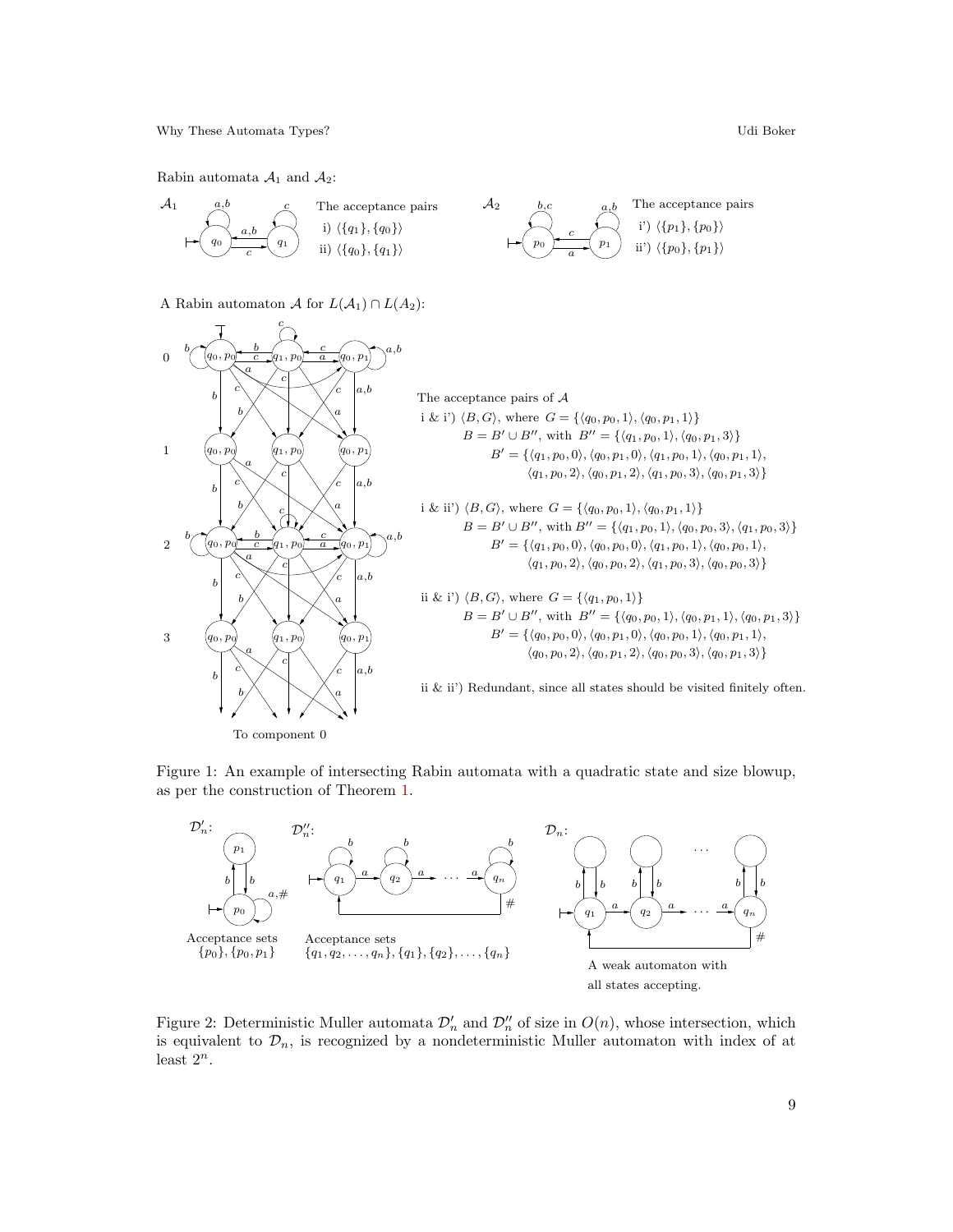Theorem 3. Complementation of Muller automata into Muller automata involves a doublyexponential size blowup. In particular, for every  $n \geq 1$ , there is a language  $L_n$  over an alphabet of 4 letters, recognized by an NMW with  $O(n)$  states and index in  $O(1)$ , while an NMW for  $\overline{\overline{L_n}}$  has an index of at least  $2^{2^n}$ .

*Proof.* Let  $\Sigma = \{a, b, \#, \$\}$ . For every  $n \geq 1$ , consider the language  $H_n = \{u_1 \# u_1 \$\ u_2 \# u_2 \$\dots\}$ for every  $i \in \mathbb{N}, u_i \in \{a, b\}^n\}$  over  $\Sigma$ . That is,  $H_n$  consists of infinite words that are sequences of pairs of finite words of length n over  $\{a, b\}$ , such that the two words in each pair are identical. Let  $L_n$  be the complement of  $H_n$ . We claim that an NMW for  $H_n$  has an index of at least  $2^{2^n}$ , while there is an NMW of size in  $O(n)$  recognizing  $L_n$ .

An NMW of size in  $O(n)$  for  $L_n$  is straightforward. There are two options for a word not in  $H_n$ : either it violates the pattern of  $n \{a, b\}$  letters between a  $\#$  and a \$, or there are two different letters that are n positions apart and there is a  $#$  between them. Both cases can be recognized by a nondeterministic finite automaton with  $O(n)$  states, after which there is a forever accepting state.

We continue with analyzing an NMW M for  $H_n$ . Let  $U = \{u \mid u \in \{a, b\}^n\}$  be the set of words of length n over  $\{a, b\}$ . For every subset  $T \subseteq U$ , let t be the number of words in T, and let  $w_T = (u_1 \# u_1 \$\nu_2 \# u_2 \$\dots u_t \# u_t \$\)^\omega$  be an infinite word that repeats exactly the words in T. Notice that for every such T, the word  $w_T$  belongs to  $H_n$ . Let  $S_T$  be an acceptance set of M via which M accepts  $w_T$ . We show that for every  $T \neq T'$ , we have  $S_T \neq S_{T'}$ .

Indeed, for every word  $u \in U$ , consider the set  $S_u$  of states of M, such that  $s \in S_u$  iff there is a finite word x ending with u and an infinite word y starting with  $\#u$ , such that there is an accepting run r of M on xy, and M reaches s along r after reading x. We claim that for every  $u \neq u' \in U$ , we have  $S_u$  and  $S_{u'}$  are disjoint. Indeed, assume by way of contradiction a state  $s \in S_u \cap S_{u'}$ . Let r and r' be the runs of M witnessing that  $s \in S_u$  and  $s \in S_{u'}$ , and reaching s at positions p and  $p'$ , respectively. Then the run  $\hat{r}$  that starts as r until position p and then continues as r' from the latter's position p' is a legal run of  $M$  and it is accepting, since the set of states that it visits infinitely often is the same as that of  $r'$ . Yet, it accepts a word not in  $H_n$ , having an infix  $u \# u'$ .

Hence, for every  $T \neq T'$  with some  $u \in T \setminus T'$ , we have  $S_T$  contains some state  $s \in S_u$ , such that  $s \notin S_{T'}$ . Thus, since there are  $2^{2^n}$  different sets  $T \subseteq U$ , M must have an index of at least  $2^{2^n}$ .  $\Box$ 

#### 3.2 Deterministic Automata

We show below that positive boolean operations might involve an exponential size and state blowup over deterministic parity, Rabin, Streett, and Muller automata.

Rabin and Streett. We start with straightforward positive results on constructions that are natural to each type.

<span id="page-9-0"></span>Proposition 4. Intersection of (deterministic) Streett automata and union of deterministic Rabin automata can be done with quadratic state and size blowup.

*Proof.* The NSW  $S$  can be defined over the product of  $S'$  and  $S''$ , where the acceptance condition is taken to be the union of the two accepting conditions. When both  $\mathcal{S}'$  and  $\mathcal{S}''$  are deterministic, so is  $S$ .

Formally, let  $\mathcal{S}' = (\Sigma, Q', \iota', \delta', \alpha')$  and  $\mathcal{S}'' = (\Sigma, Q'', \iota'', \delta'', \alpha'')$ . We define  $\mathcal{S} = (\Sigma, Q, \iota, \delta, \alpha)$ , where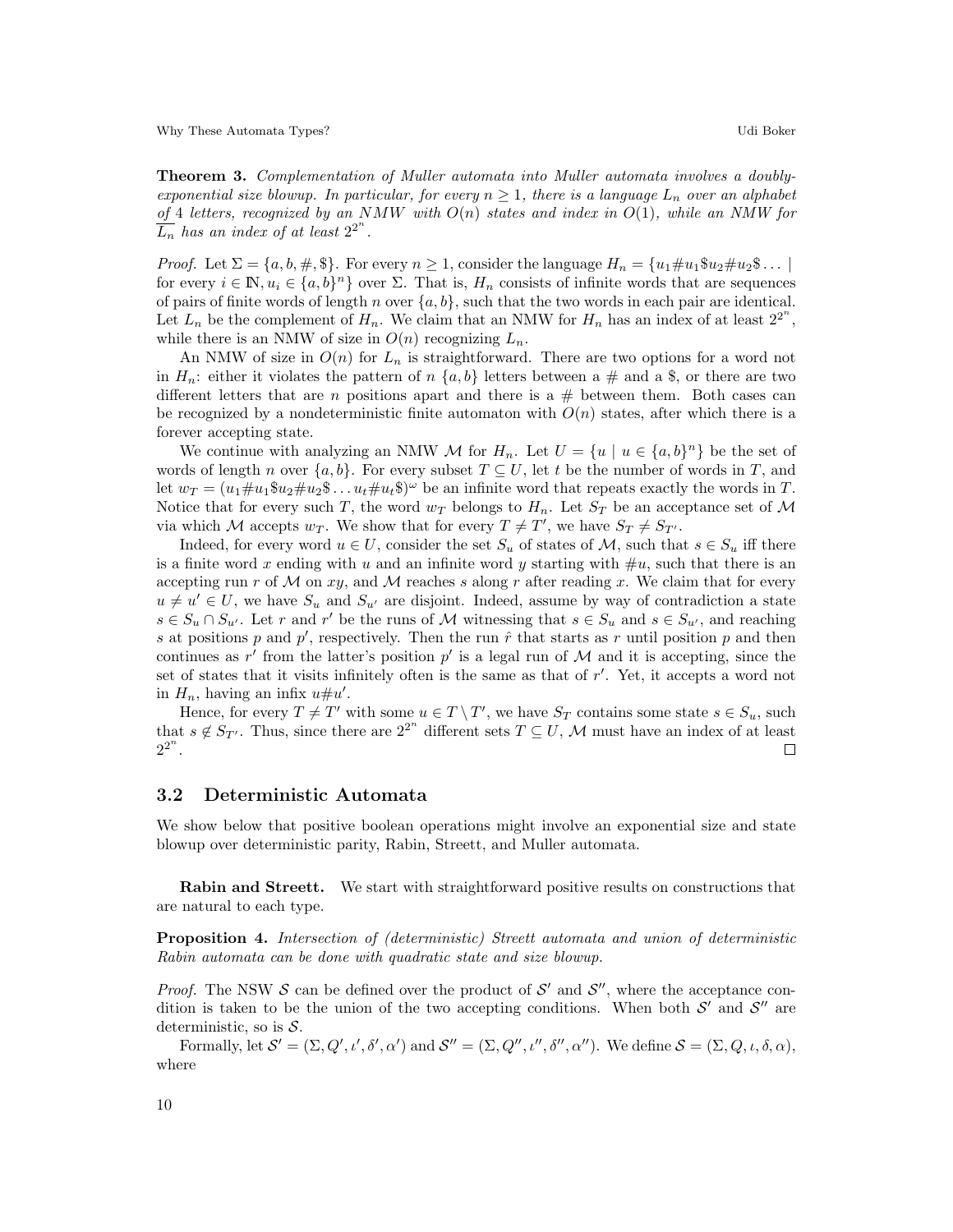- $Q = Q' \times Q''$
- $\iota = \langle \iota', \iota'' \rangle$
- For every  $q' \in Q', q'' \in Q''$ , and  $a \in \Sigma$ ,  $\delta(\langle q', q'' \rangle, a) = \langle \delta'(q', a), \delta''(q'', a) \rangle$

$$
\bullet \ \alpha = \{ \langle B' \times Q'', G' \times Q'' \rangle \mid \langle B', G' \rangle \in \alpha' \} \cup \{ \langle Q' \times B'', Q' \times G'' \rangle \mid \langle B'', G'' \rangle \in \alpha'' \}
$$

By the duality of deterministic Streett and Rabin automata, the result follows for the union of DRWs  $\mathcal{R}'$  and  $\mathcal{R}''$ :  $L(\mathcal{R}'_n) \cap L(\mathcal{R}''_n) = \overline{L(\mathcal{S}'_n) \cup L(\mathcal{S}''_n)}$ .  $\Box$ 

For showing the exponential size blowup in the intersection of det. Rabin automata and union of det. Streett automata, we leverage a recent lower-bound proof from [\[1\]](#page-21-11).

Consider the family of languages  $\{L_n\}_{n>1}$ , where the alphabet of  $L_n$  is  $\{1, 2, \ldots, n\}$  and a word belongs to it iff the following two conditions are met:

- i. A letter i is always followed by a letter j, such that  $i-1 \leq j \leq i+1$ . For example,  $5433245...$  is a bad prefix, since 2 was followed by 4, while  $55434322...$  is a good prefix.
- ii. The number of letters that appear infinitely often is odd. For example,  $23321(22343233)^{\omega}$ is in  $L_n$ , while  $1(233)^\omega$  is not.

We provide for every n, det. Streett automata  $S'_n$  and  $S''_n$  of size n, such that  $L(S'_n) \cup L(S''_n) =$  $L_n$ . Intuitively,  $S'_n$  requires both the smallest and biggest letters that appear infinitely often to be odd, while  $\mathcal{S}_n''$  requires both of them to be even. This covers, together with the enforcement of condition (i), all cases in which the number of letters that appear infinitely often is odd.

<span id="page-10-2"></span>**Lemma 5.** For every  $n \geq 1$ , there are deterministic Streett automata  $S'_n$  and  $S''_n$  of size n, such that  $L(S_n') \cup L(S_n'') = L_n$ .

*Proof.* We define the automata  $\mathcal{S}' = (\Sigma, Q, \iota, \delta, \alpha')$  and  $\mathcal{S}' = (\Sigma, Q, \iota, \delta, \alpha')$ , where  $\Sigma = \{1, 2, \ldots, n\};$  $Q = \{q_1, q_2, \ldots, q_n\}; \, \iota = q_n;$  and for every  $i, j \in [1..n], \delta(q_i, j) = q_j$  if  $i-1 \leq j \leq i+1$ , and nothing otherwise.

The acceptance condition of  $\mathcal{S}'$  ensures that the smallest letter that appears infinitely often is odd, by having the pair  $\langle \{q_i\}, \{q_{i-1}\}\rangle$  for every even number i, and it ensures that the biggest letter that appear infinitely often is odd, by having the pair  $\langle \{q_i\}, \{q_{i+1}\}\rangle$  for every even number that is smaller than n. In the case that n is even, it also have the pair  $\langle \{q_n\}, \emptyset \rangle$ .

Analogously, the acceptance condition of  $\mathcal{S}''$  ensures that both the smallest and biggest letters that appear infinitely often are even.

As the transition function  $\delta$  ensures the condition (i) in the definition of  $L_n$ , we have  $L(S_n') \cup L(S_n'') = L_n.$ П

Yet, deterministic Rabin and Streett automata for  $L_n$  must have at least  $2^{\lfloor \frac{n-1}{2} \rfloor}$  states.

<span id="page-10-3"></span>**Lemma 6** ([\[1,](#page-21-11) Lemma 5.[1](#page-10-1)1 and Remark 5.13]). <sup>1</sup> Every deterministic Rabin and Streett automata recognizing  $L_n$  must have at least  $2^{\lfloor \frac{n-1}{2} \rfloor}$  states.

<span id="page-10-0"></span>By the above lemmas, we get the exponential blowup in intersecting deterministic Rabin automata and unifying deterministic Streett automata.

<span id="page-10-1"></span><sup>&</sup>lt;sup>1</sup>The statement of Lemma 5.11 in  $[1]$  speaks of a family of languages that is slightly different from the one presented here, yet its proof considers a variety of language families, including the one used here.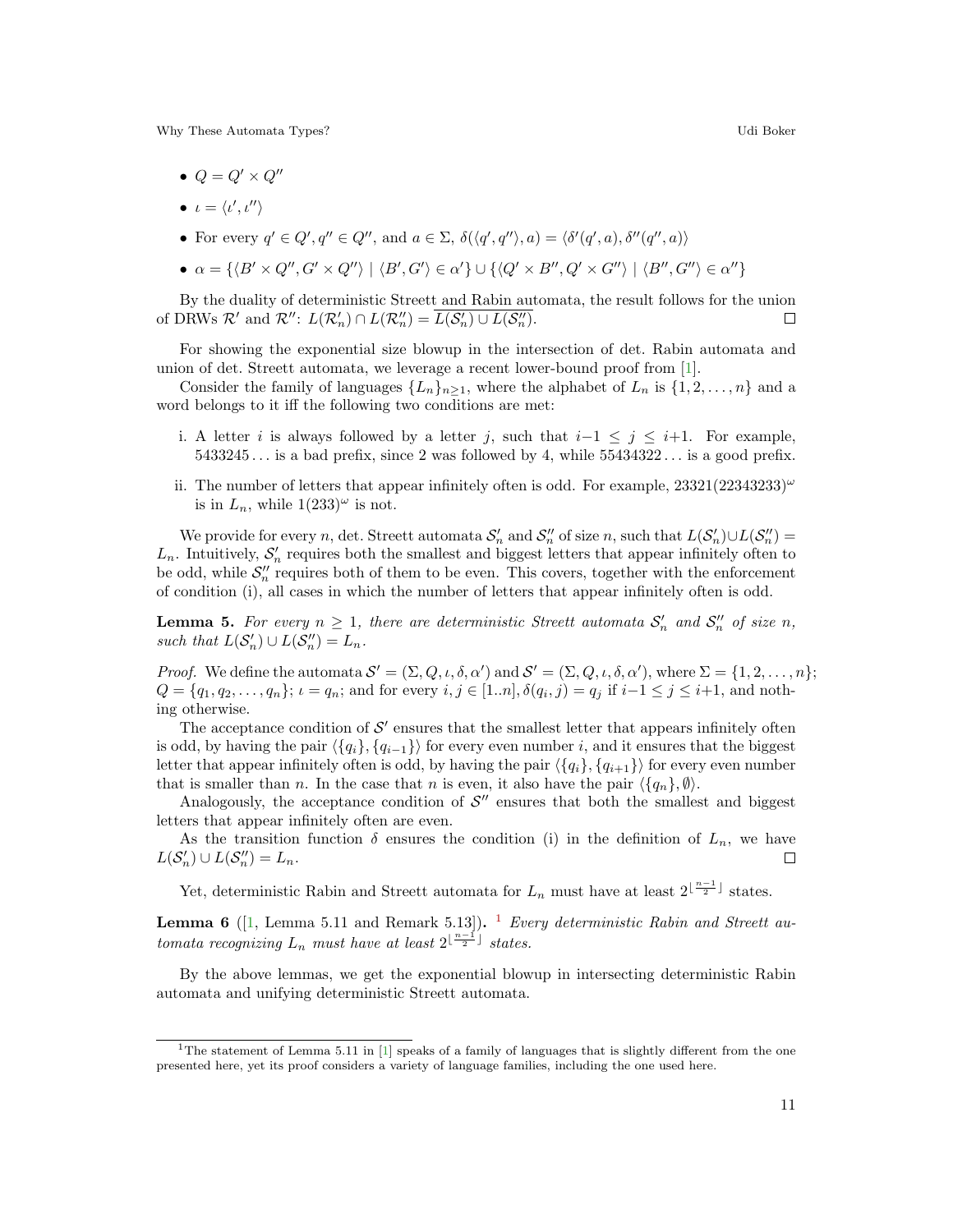Theorem 7. Union of det. Streett automata and intersection of det. Rabin automata involve an exponential state and size blowup. In particular, for every  $n \geq 1$ , there are DSWs  $S'_n$  and  $\mathcal{S}'_n$  (over the same structure) with n states,  $3n-2$  transitions, and n accepting pairs over an alphabet of n letters, s.t. every DSW that recognizes  $L(S'_n) \cup L(S''_n)$  has at least  $2^{\lfloor \frac{n-1}{2} \rfloor}$  states.

Proof. The case of Streett automata directly follows from Lemmas [5](#page-10-2) and [6.](#page-10-3) As for the intersection of Rabin automata, the result follows from the duality to Streett: Let  $\mathcal{R}'_n$  and  $\mathcal{R}''_n$ be the DRWs that result from dualizing S' and S'', respectively. Since  $L(S_n') \cup L(S_n'') =$  $\overline{L(\mathcal{R}_n') \cap L(\mathcal{R}_n'')}$ , we have that a DRW that recognizes  $L(\mathcal{R}_n') \cap L(\mathcal{R}_n'')$  must have at least  $2^{\lfloor \frac{n-1}{2} \rfloor}$  $\Box$ states.

Parity and generalized parity. Complementation of det. parity automata involves no blowup, however both union and intersection might involve an exponential state and size blowup, as shown below. (This exponential blowup was independently shown by Christof Löding and Haidi Yue, while investigating the memory requirements in two-player infinite games [\[40\]](#page-22-7).)

We first construct for every  $n$ , four deterministic parity automata over the same structure, such that their union and intersection provide  $L_n$ .

<span id="page-11-0"></span>**Lemma 8.** For every  $n \geq 1$ , there are deterministic parity automata  $\mathcal{P}'_n, \mathcal{P}''_n, \mathcal{P}'''_n$ , and  $\mathcal{P}'''_n$  of size n over the same structure, such that  $L(\mathcal{P}_n') \cap L(\mathcal{P}_n'') \cup L(\mathcal{P}_n''') \cap L(\mathcal{P}_n''') = L_n$ .

Proof. Let  $\mathcal{P}' = (\Sigma, Q, \iota, \delta, \alpha'), \mathcal{P}'' = (\Sigma, Q, \iota, \delta, \alpha''), \mathcal{P}''' = (\Sigma, Q, \iota, \delta, \alpha'''), \text{and } \mathcal{P}'''' = (\Sigma, Q, \iota, \delta, \alpha''')$ be parity automata, where  $\Sigma = \{1, 2, \ldots, n\}; Q = \{q_1, q_2, \ldots, q_n\}; \iota = q_n;$  and for every  $i, j \in [1..n], \delta(q_i, j) = q_j$  if  $i-1 \leq j \leq i+1$ , and nothing otherwise. The acceptance conditions color the states with  $n + 1$  colors, namely they are functions from Q to  $\langle 0, 1, 2, \ldots, n \rangle$ .

The acceptance condition of  $\mathcal{P}'$  ensures that the smallest letter that appears infinitely often is even, by the coloring  $\alpha'(q_i) = i$ . Analogously,  $\mathcal{P}'''$  ensures that the smallest letter that appears infinitely often is odd, by the coloring  $\alpha'''(q_i) = i - 1$ .

Now,  $\mathcal{P}''$  ensures that the biggest letter that appears infinitely often is even via  $\alpha''(q_i) = n-i$ , in case that n is even, and  $\alpha''(q_i) = n + 1 - i$ , in case that n is odd. Analogously,  $\mathcal{P}'''$  ensures that the biggest letter that appears infinitely often is odd via  $\alpha'''(q_i) = n - i$ , in case that n is odd, and  $\alpha'''(q_i) = n + 1 - i$ , in case that *n* is even.

As the transition function  $\delta$  ensures the condition (i) in the definition of  $L_n$ , we have  $L(\mathcal{P}_n') \cap L(\mathcal{P}_n'') \cup L(\mathcal{P}_n''') \cap L(\mathcal{P}_n'''') = L_n.$ П

Now, using the above lemma and the negative results on unifying det. Streett automata, we get the negative results on det. parity automata.

<span id="page-11-1"></span>Theorem 9. Union and intersection of deterministic parity automata involve an exponential state and size blowup. In particular, for every  $n \geq 1$ , there are DPWs  $\mathcal{P}'_n$  and  $\mathcal{P}''_n$  (over the same structure) with n states,  $3n-2$  transitions, and n colors over an alphabet of n letters, such that every DPW that recognizes  $L(\mathcal{P}_n') \cap L(\mathcal{P}_n'')$  has at least  $2^{\lfloor \frac{n-1}{4} \rfloor}$  states.

*Proof.* For every  $n \ge 1$ , consider the DPWs  $\mathcal{P}'_n, \mathcal{P}''_n, \mathcal{P}'''_n$ , and  $\mathcal{P}'''_n$  as per Lemma [8.](#page-11-0) Let A and *Froot.* For every  $n \geq 1$ , consider the Dr ws  $P_n, P_n, P_n$ , and  $P_n$  as per Lemma 8. Let A and  $\mathcal{B}$  be DPWs recognizing  $L(\mathcal{P}'_n) \cap L(\mathcal{P}''_n)$  and  $L(\mathcal{P}''_n) \cap L(\mathcal{P}''_n)$ , respectively. Observe that A and B are also DRWs, and  $L(\mathcal{A}) \cup L(\mathcal{B}) = L_n$ .

By Proposition [4,](#page-9-0) the union of DRWs involves at most a quadratic size blowup. Now, by Lemma [6,](#page-10-3) a DRW that recognizes  $L_n$  must have at least  $2^{\lfloor \frac{n-1}{2} \rfloor}$  states. Hence, either of A or B must be of a size that is at least the square root of  $2^{\lfloor \frac{n-1}{2} \rfloor}$ , which is  $2^{\lfloor \frac{n-1}{4} \rfloor}$ . This concludes the claim concerning the intersection of DPWs.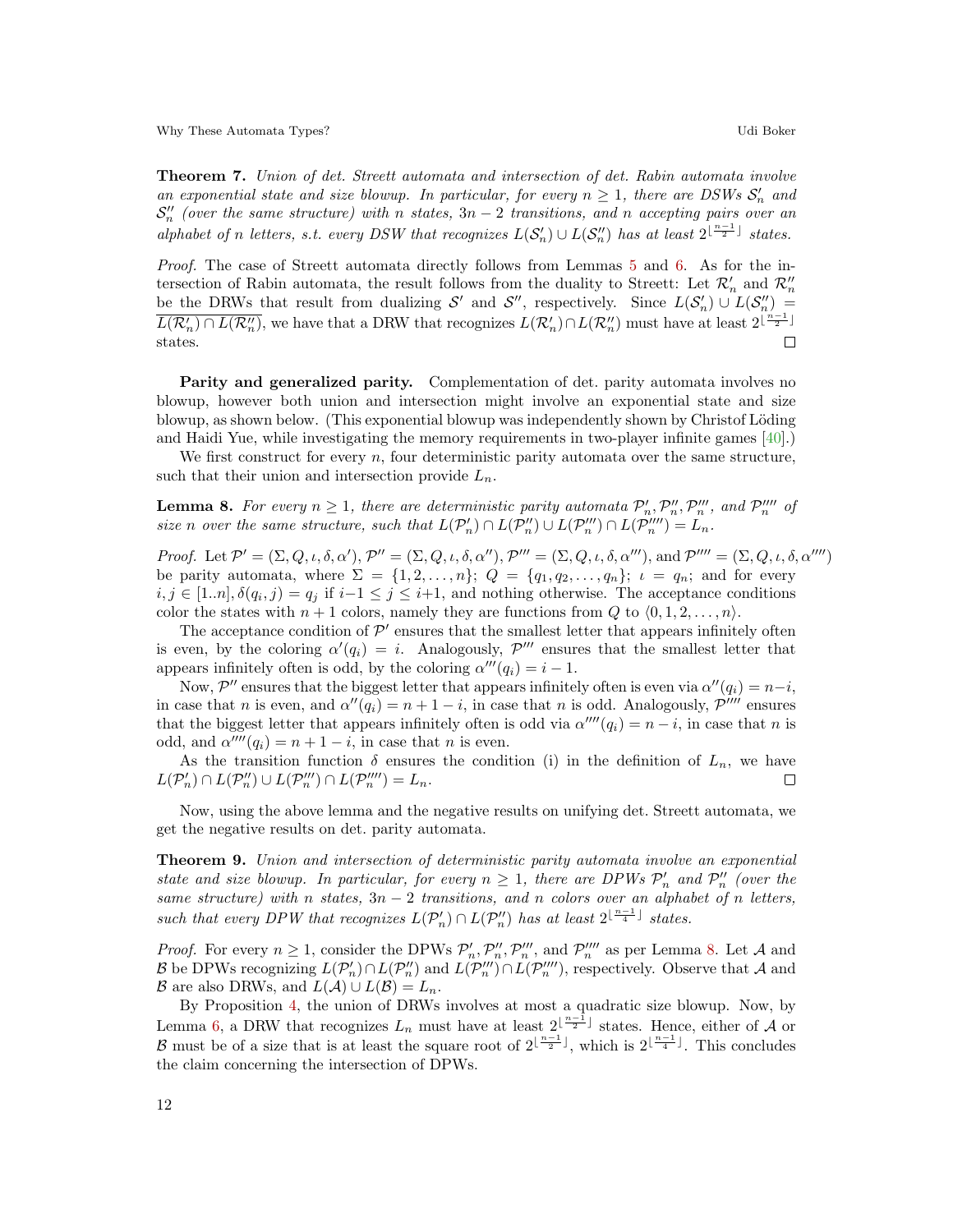As for the union of DPWs, we get the result from the self duality of parity automata: Assume that  $\mathcal{P}'$  and  $\mathcal{P}''$  are the DPWs whose intersection involves the exponential size blowup. Let  $\mathcal{D}'$ and  $\mathcal{D}''$  be the DPWs that result from dualizing  $\mathcal{P}'$  and  $\mathcal{P}''$ , respectively. Since  $L(\mathcal{P}'_n) \cap L(\mathcal{P}''_n) =$  $\overline{L(\mathcal{D}'_n) \cup L(\mathcal{D}''_n)}$ , we have that a DPW that recognizes  $L(\mathcal{D}'_n) \cup L(\mathcal{D}''_n)$  must have at least  $2^{\lfloor \frac{n-1}{4} \rfloor}$ states. П

The parity condition is also considered in the literature in a generalized form, called "generalized parity" [\[16\]](#page-21-12), allowing for either a disjunction or a conjunction of standard parity conditions. Analogously to Proposition [4,](#page-9-0) unifying disjunctive-generalized-parity automata, as well as intersecting conjunctive-generalized-parity automata, is easy. Yet, the dual operations involve an exponential size blowup.

Corollary 10. Union of deterministic conjunctive-generalized-parity automata and intersection of disjunctive-generalized-parity automata involve an exponential state and size blowup.

*Proof.* For every  $n \geq 1$ , consider the DPWs  $\mathcal{P}'_n$ ,  $\mathcal{P}''_n$ ,  $\mathcal{P}'''_n$ , and  $\mathcal{P}'''_n$  as per Lemma [8.](#page-11-0) As these four automata are defined over the same structure, the language  $L_1 = L(\mathcal{P}'_n) \cap L(\mathcal{P}''_n)$  is recognized by a det. conjunctive-generalized-parity automaton  $A_1$  of size in  $O(n)$ , having the same structure as that of  $\mathcal{P}'_n$  and  $\mathcal{P}''_n$  and an acceptance condition that is the conjunction of their conditions. Likewise, the language  $L_2 = L(\mathcal{P}_n''') \cap L(\mathcal{P}_n'''')$  is recognized by an analogous det. conjunctivegeneralized-parity automaton  $A_2$  of size in  $O(n)$ .

Let B be a det. conjunctive-generalized-parity automaton for the language  $L_n = L(\mathcal{A}_1) \cup$  $L(\mathcal{A}_2)$ . Observe that the conjunctive-generalized-parity condition is a special case of the Streett condition. Now, by Lemma [6,](#page-10-3) a DSW that recognizes  $L_n$  must have at least  $2^{\lfloor \frac{n-1}{2} \rfloor}$  states. Hence, union of det. conjunctive-generalized-parity automata involves an exponential state and size blowup.

By duality, intersection of det. disjunctive-generalized-parity automata also involves an exponential state and size blowup.  $\Box$ 

**Muller.** Union and intersection of det. Muller automata only involves a quadratic *state* blowup, and for automata over the same structure, also only a linear size blowup. Yet, for automata over different structures, both union and intersection involve an exponential size blowup.

Proposition 11. Union and intersection of deterministic Muller automata involves a quadratic state blowup. Union and intersection of (deterministic) Muller automata over the same structure involves no state blowup and linear size blowup.

*Proof.* Consider NMWs (or DMWs)  $\mathcal{M}'$  and  $\mathcal{M}''$  over the same structure. The structure of NMW (resp. DMW)  $M$  that recognizes  $L(\mathcal{M}'_n) \cup L(\mathcal{M}''_n)$  (resp.  $L(\mathcal{M}'_n) \cap L(\mathcal{M}''_n)$ ) can be the same as of  $\mathcal{M}'$  and  $\mathcal{M}''$ . In case of union, the set of accepting sets of  $\mathcal M$  is the union of the accepting sets of  $\mathcal{M}'$  and  $\mathcal{M}''$ , and in the case of intersection, it is their intersection. Observe that the new index is linear in the two original indices.

As a corollary, we have that the *state* blowup in union and intersection of Muller automata over different structures is only quadratic, since we may first enlarge the structure of each of the two automata to be the structure of their product (which might, though, significantly enlarge the corresponding Muller index), and then take their union or intersection.  $\Box$ 

<span id="page-12-0"></span>Exponential size blowup in intersection is shown in Theorem [2,](#page-7-1) when the target automaton may even be a nondeterministic Muller automaton. We show below that when the target automaton is a deterministic Muller automaton, union also involves an exponential size blowup.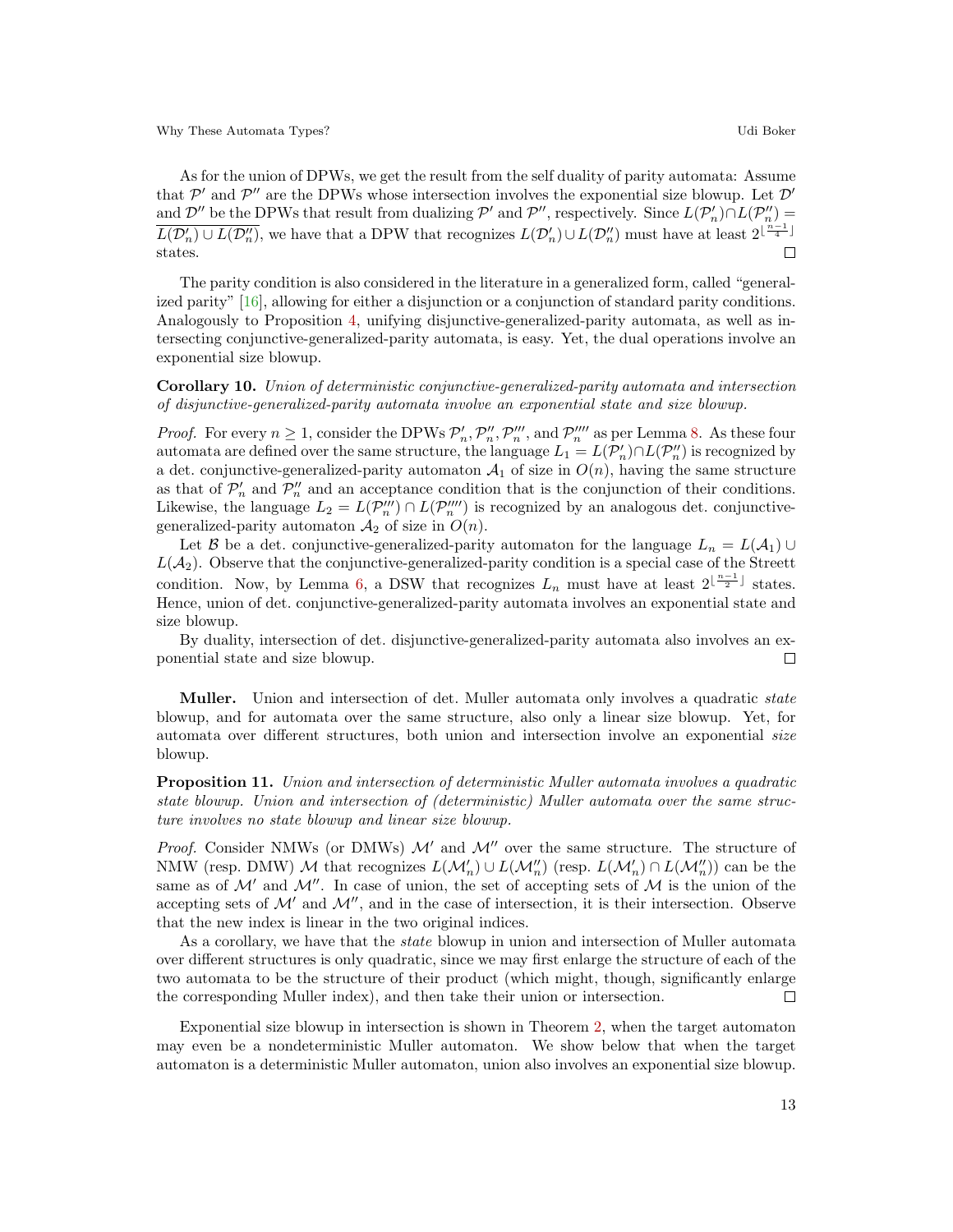

<span id="page-13-1"></span>Both automata have a single Muller acceptance set of all states.

Figure 3: Deterministic Muller automata of size in  $O(n)$ , whose union is recognized by det. Muller automata of index at least  $2^n$ .

Theorem 12. Union of deterministic Muller automata involves an exponential size blowup. In particular, for every  $n \geq 1$ , there are DMWs  $\mathcal{A}_n$  and  $\mathcal{B}_n$  with  $n+1$  states,  $2(n+1)$  transitions, and index 1 each, over an alphabet of 3 letters, such that every DMW that recognizes  $L(\mathcal{A}_n)$  $L(\mathcal{B}_n)$  has an index of at least  $2^n$ .

*Proof.* Consider the DMWs  $\mathcal{A}_n$  and  $\mathcal{B}_n$  of Figure [3.](#page-13-1) The language of  $\mathcal{A}_n$  is  $((b^*a)^n b^* \#)^{\omega}$  and of  $\mathcal{B}_n$  is  $((a^*b)^n a^* \#)^{\omega}$ .

Let M be a DMW for  $L(A_n) \cup L(B_n)$ . We classify its states according to their relation with the states of  $\mathcal{A}_n$  and  $\mathcal{B}_n$ . Formally, for every  $i, j \in [0..n]$ , let  $S_{i,j}$  be the set of states s of M, for which there exists a finite word u, such that  $\mathcal{M}(u) = s$ ,  $\mathcal{A}_n(u) = q_i$ , and  $\mathcal{B}_n(u) = p_j$ .

Observe that a state s of M cannot belong to both  $S_{i,j}$  and  $S_{i',j'}$  if  $i \neq i'$  or  $j \neq j'$ , since there is an infinite word y, such that y belongs to  $L(A_n^{q_i}) \cup L(B_n^{p_j})$ , but not to  $L(A_n^{q_i'}) \cup L(B_n^{p_j'})$ .

Now, let U be the set of finite words of length  $2n$  over  $\{a, b\}$ , having exactly n a's and n b's. Notice that for every  $u \in U$ , the infinite word  $w_u = (u \#)^{\omega}$  belongs to both  $L(A_n)$  and  $L(\mathcal{B}_n)$ , and in particular also belongs to  $L(\mathcal{M})$ . Therefore, for every  $u \in U$ , there is a set  $S_u$  of states of M that is visited infinitely often in the run of M on  $w_u$ , and  $S_u$  belongs to the acceptance sets of M.

We claim that for every  $u \neq u' \in U$ ,  $S_u \neq S_{u'}$ . Indeed, observe first that for every  $u \in U$ , both  $\mathcal{A}_n$  and  $\mathcal{B}_n$  return to their initial states in every position of  $w_u$  that equals to 0 mod (2n+1), namely after every repetition of  $(u#)$ . Hence, for every  $t \in [1..2n]$ ,  $u \in U$ , and positions p and p' of  $w_u$  such that  $(p = p' = t) \mod (2n+1)$ ,  $\mathcal{A}_n$  visits the same state, and the same holds for  $\mathcal{B}_n$ . Since the order of a's and b's is different in u and u', there must be a number  $t \in [1..2n]$ , such that either  $\mathcal{A}_n$  or  $\mathcal{B}_n$  visits a different state in positions that equal to t mod(2n+1) when reading  $w_u$  and  $w_{u'}$ . That is, at these positions,  $A_n$  and  $B_n$  visit the states  $q_i$  and  $p_j$ , respectively, when reading  $w_u$ , and visit states  $q_i$  and  $p_j$ , respectively, when reading  $w_{u'}$ , with  $(i \neq i'$  or  $j \neq j'$  and  $i + j = i' + j' = t$ . Hence, M visits different sets of states  $S_{i,j}$  and  $S_{i',j'}$  at positions that equal to t mod  $(2n+1)$ . Since  $S_{i,j}$  and  $S_{i',j'}$  are disjoint, and are also disjoint from every  $S_{i'',j''}$  for which  $i'' + j'' \neq i + j$ , we get that  $S_u$  has some state from  $S_{i,j}$  that does not belong to  $S_{u'}$ .

Since there are  $\binom{2n}{n}$  different words u in U (recall that  $\binom{2n}{n} > 2^n$ ), there are at least  $\binom{2n}{n}$ different Muller sets in the acceptance condition of  $M$ , and we are done.

# <span id="page-13-0"></span>4 In Favor of The Classic Types

We start with some general observations on the classic types, claiming that they are "well positioned" with respect to the inevitable tradeoff between succinctness, determinization, and complementation. We then briefly specify some good qualities of each type.

<span id="page-13-2"></span><sup>&</sup>lt;sup>2</sup>This result was independently proved by Christof Löding and Haidi Yue  $[40]$ .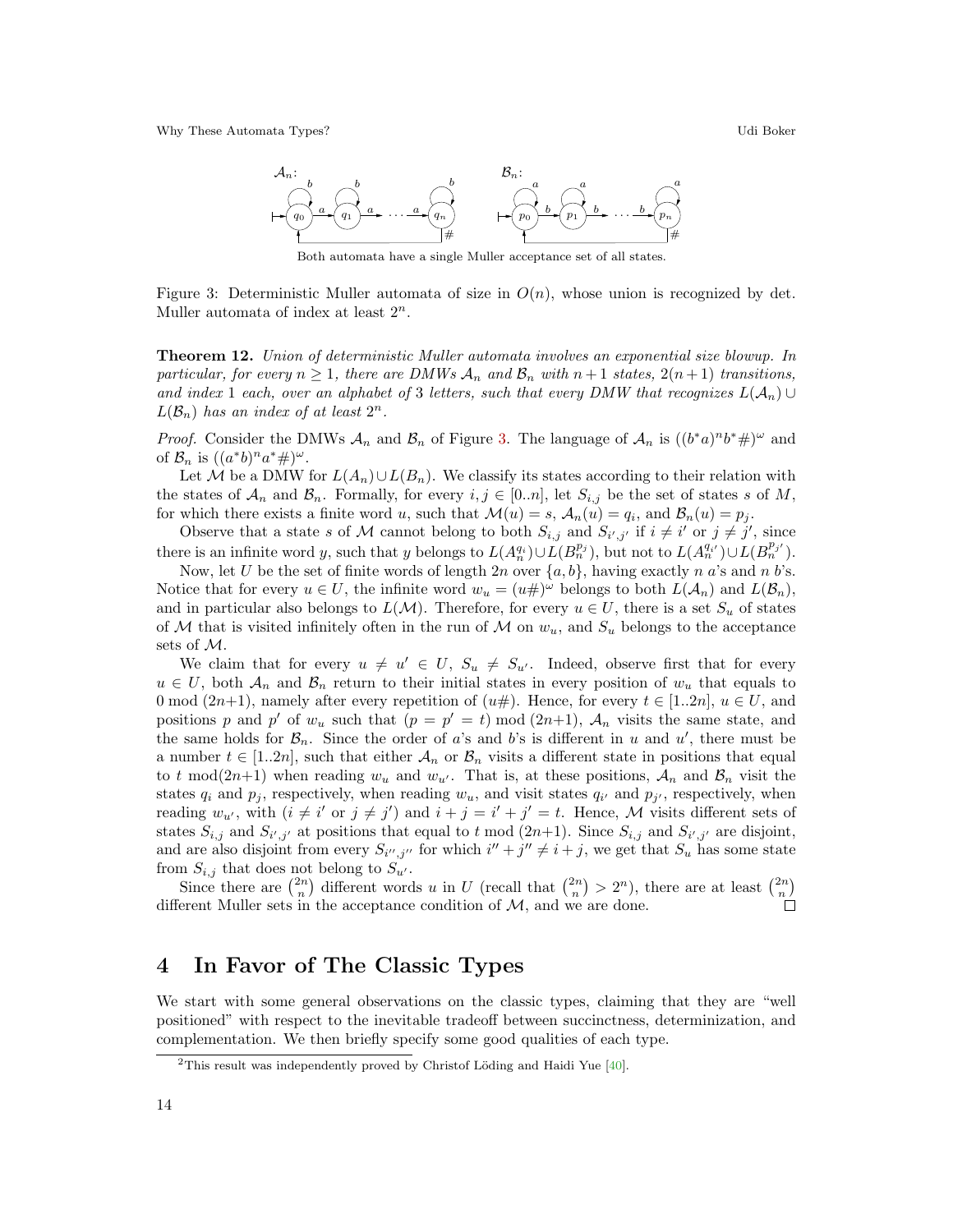| Operations         |                           |                  | On Deterministic Automata          | On Nondet. Automata |                     |                              | Nonemptiness                             |
|--------------------|---------------------------|------------------|------------------------------------|---------------------|---------------------|------------------------------|------------------------------------------|
| <b>Size Blowup</b> | Union                     |                  | Intersect. Complement.             |                     |                     | Union Intersect. Complement. | Complexity                               |
| Weak               |                           |                  | No.<br>blowup                      |                     |                     | $2^{\Theta(n)}$              | Linear time.                             |
| Co-Büchi           | Quadratic                 |                  | No blowup                          |                     | Quad.               | 44<br>(if possible)          | NL-complete                              |
| Büchi              |                           |                  | $\left 34\right $<br>(if possible) |                     |                     | $\mathfrak{O}(n \log n)$     | [19, 52]                                 |
| Parity             | Exponential<br>Thm. $9^2$ |                  | No.<br>blowup                      | Linear              | Quad. -<br>Quartic  | [43, 48, 13]                 | $O(m \log k)$ time,<br>NL-Comp. [22, 29] |
| Rabin              | Quad.<br>Prop. 4          | Exp.<br>Thm. 7   | Exp.                               |                     | Quad.<br>Thm. $1$ , | $2^{\Theta(n^2 \log n)}$     | $O(mk)$ time,<br>$NL-Comp.$ [52]         |
| Streett            | Exp.<br>Thm. 7            | Quad.<br>Prop. 4 | 38                                 |                     | Prop. 4             | [35, 14, 12]                 | PTIME-comp. [22]                         |
| Muller             | Exp.<br>Thm. 2,12         |                  | Exp.<br>48                         |                     | Exp.<br>Thm. $2$    | Double-Exp.<br>Thm. 3        | $NL$ -comp. [18]                         |

<span id="page-14-0"></span>Table 2: The size blowup involved in boolean operations on the classic word automata, and the complexity of checking their nonemptiness. The complexity is w.r.t. the automaton size  $n$ , and if specified, w.r.t.  $m$  states and index  $k$ .

### Inevitable: Succinctness + Complementation  $\geq$  Double-Exp

There is an inherent tradeoff between the succinctness of an automaton and the size blowup involved in its complementation—It is shown in [\[49\]](#page-23-2) that there is a family of  $\omega$ -regular languages  ${L_n}_{n \geq 1}$ , such that for every n, there is an Emerson-Lei automaton of size n for  $L_n$ , while every  $ω$ -regular automaton for  $\overline{L_n}$  has at least  $2^{2^n}$  states. (See Section [5](#page-16-0) for details.)

Hence, for an automaton of some type  $T$  whose complementation only involves a singleexponential size blowup, there must also be at least a single-exponential size blowup in translating arbitrary  $\omega$ -regular automata into T-automata. Analogously, if we aim for a singleexponential blowup in determinization, and no blowup in the complementation of deterministic automata, there must be at least a double-exponential size blowup in translating arbitrary automata into deterministic T-automata.

In this sense, the classic types, except for Muller, provide a reasonable tradeoff between their succinctness and the size blowup involved in their determinization and complementation, having all of these measures singly exponential.

<span id="page-14-1"></span>**Proposition 13.** For every  $n \in \mathbb{N}$  and nondeterministic  $\omega$ -regular automaton of size n, there is an equivalent nondeterministic Büchi automaton of size in  $2^{O(n)}$  and an equivalent deterministic parity automaton of size in  $2^{2^{O(n)}}$ .

*Proof.* Consider an arbitrary nondet.  $\omega$ -regular automaton  $\mathcal A$  of size n. As the acceptance condition of  $A$  is based on the set of states visited infinitely often, there is an equivalent NMW M over the same structure. Since A has at most n states, M has at most  $2^n$  accepting sets. Now, M can be translated to an equivalent NBW  $\beta$  with a cubic size blowup [\[6\]](#page-21-10), namely of size up to  $(2^n)^3 \in 2^{O(n)}$ .

For an arbitrary nondeterministic automaton  $A$  of size n, there is by the previous paragraph an NBW of size in  $2^{O(n)}$ , which can be translated to a DPW of size in  $2^{2^{O(n)} \log(2^{O(n)})}$  $2^{2^{O(n)}O(n)} = 2^{2^{O(n)}}.$  $\Box$ 

15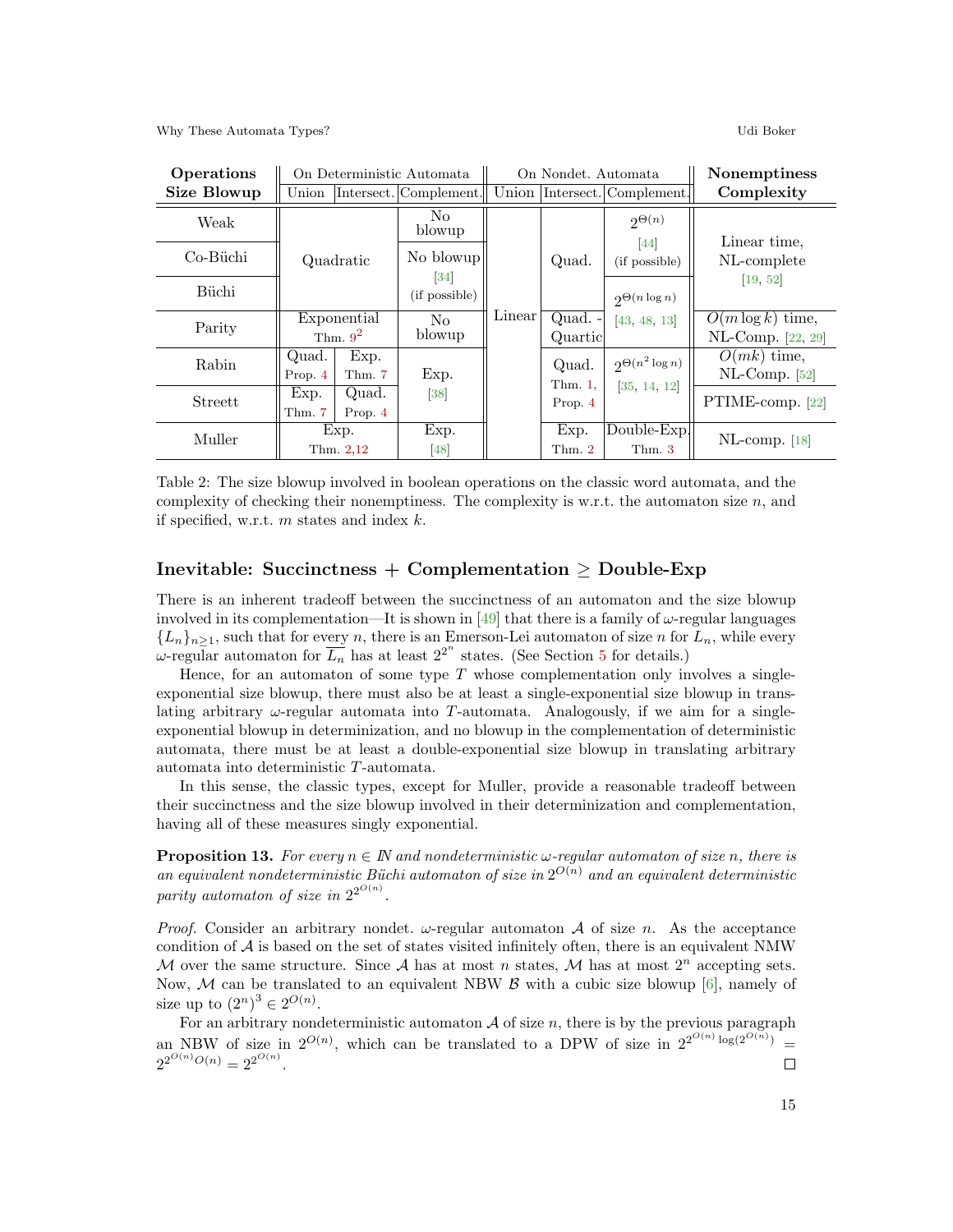For the classic types, except for Muller, positive boolean operations on nondet. automata are optimal, as union and intersection are generally done with only linear and quadratic size blowup, respectively (see Table [2\)](#page-14-0), which matches the lower bound for arbitrary automata types. So is the case with the nonemptiness check (see Table [2\)](#page-14-0), which is generally resolved in nondet. logarithmic space.

The classic types have close connection to the Borel hierarchy, to various logics, and to other common formalisms. We list below some distinguishing features of each type.

Weak. The restriction on the structure of the automaton often limits the expressive power, and allows for simple analysis. In particular, the Myhill-Nerode property holds for DWW, while not for the other types, and a language is expressible by a DWW iff it is expressible by both a DBW and a DCW [\[37,](#page-22-14) [41,](#page-22-15) [4\]](#page-21-17).

When considering alternating automata, the weak condition no longer limits the expressive power and AWWs recognize all  $\omega$ -regular languages [\[46\]](#page-23-5). When further restricting the automaton structure to only allow cycles that are self loops ("very weak" automata), we get the exact expressiveness of linear temporal logic (LTL) [\[39\]](#page-22-16). Over trees, weak alternating automata are particularly natural [\[46\]](#page-23-5) and are equivalent to alternation free mu-calculus (AFMC) [\[47\]](#page-23-6).

Büchi and Co-Büchi. Somewhat surprisingly, the simple Büchi condition, consisting of a single set of states, allows nondet. automata to capture all of the  $\omega$ -regular languages [\[11\]](#page-21-18). Due to its simplicity and natural connection to fairness constraints, it is the most preferred condition in the nondet. setting. Dually, for universal automata, the co-Büchi condition is very useful [\[25,](#page-22-17) [9\]](#page-21-19).

Deterministic Büchi automata are less expressive, yet every  $\omega$ -regular language is equal to a boolean combination of DBWs, namely to a positive boolean combination of DBWs and DCWs.

Generalized-Büchi (GB) automata, in which there are several sets of accepting states, each of which should be visited infinitely often, are useful in the translation of LTL to automata (which involves an exponential size blowup), and can be translated into equivalent Büchi automata with a quadratic size blowup. Deterministic GB automata are as expressive as DBWs.

Parity. The parity condition is naturally related to fixpoint expressions [\[31,](#page-22-18) [21\]](#page-22-19), and alternating parity tree automata are expressively equivalent to  $\mu$ -calculus [\[21,](#page-22-19) [28\]](#page-22-20). This equivalence follows to the hierarchy of parity automata w.r.t. their index and the hierarchy of  $\mu$ -calculus formulas w.r.t. their alternation depth. Deterministic parity automata are attractive due to their self duality, and the fact that they are  $\omega$ -regular complete, even though their index is bounded by the number of states.

In the game setting, the parity condition enjoys a special popularity, as both players can do with memoryless strategies [\[21\]](#page-22-19), and deciding the winner is in  $NP \cap coNP$ .

Rabin and Streett. The Rabin and Streett conditions are union-closed with respect to rejecting and accepting, respectively, sets of states visited infinitely often. This allows to simplify many aspects of automata and games with the Rabin and Streett conditions. In particular, it allows Rabin (resp. Streett) games to have memoryless strategies for the first (resp. second) player [\[30\]](#page-22-21), and provides the typeness property of deterministic Rabin and Streett automata with deterministic Büchi and co-Büchi automata, respectively [\[33\]](#page-22-22).

The Streett condition naturally relates to strong fairness, and NSWs are only up to quadratically less succinct than every other classic nondet. automaton (though not than arbitrary non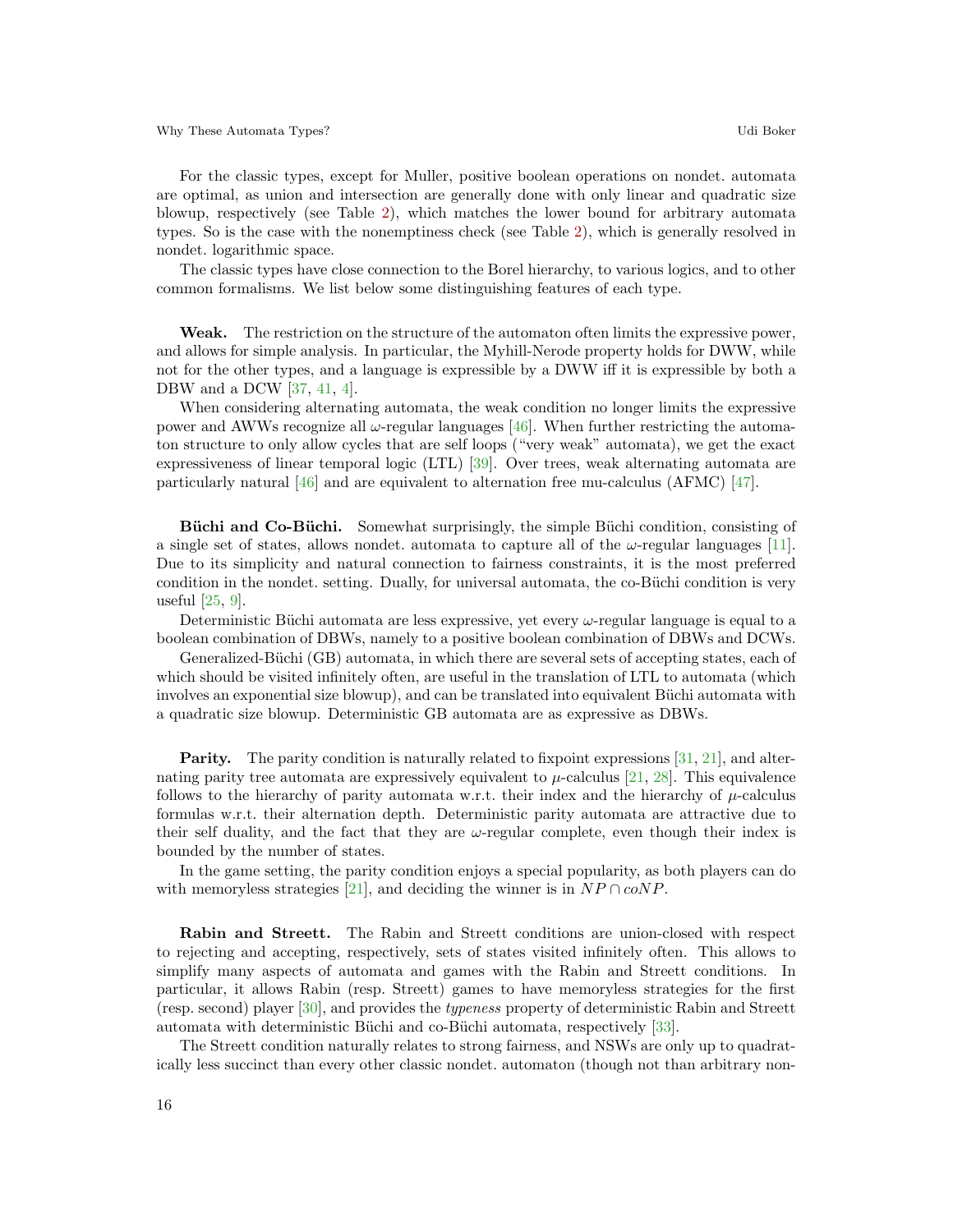det.  $\omega$ -regular automaton). State-wise, on the other hand, every nondet.  $\omega$ -regular automaton can be translated to an equivalent Rabin automaton with only a quadratic state blowup [\[7\]](#page-21-9).

Muller. The very descriptive Muller condition is generally impractical, as evident from the its insuccinctness (see Table [1\)](#page-3-0) and the blowup involved in boolean operations on it (see Table [2\)](#page-14-0). Nevertheless, it is very convenient for theoretical purposes, as every nondet.  $\omega$ -regular automaton admits an equivalent NMW over the same structure, and the Muller condition, though very descriptive, is very simple. (See, e.g., Proposition [13.](#page-14-1)) Another useful theoretical aspect of the Muller condition is evident by the Wagner hierarchy [\[53\]](#page-23-7).

## <span id="page-16-0"></span>5 In Favor of Additional Types

The good qualities of the nondeterministic classic types do not follow to the deterministic setting. In particular, union or intersection of all the classic deterministic  $\omega$ -regular-complete automata involve an exponential size blowup (see Table [2\)](#page-14-0). This has recently become a practical problem, as det. automata are required in synthesis and in probabilistic model checking, which are rapidly developing. As a result, new, or renewed, acceptance types have emerged, on which positive boolean operations only involve a quadratic size blowup.

We formally define these types and then elaborate on each. Acceptance is defined, as usual, with respect to the set  $inf(r)$  of states that the run r visits infinitely often. We also define for a set S of states that  $Inf(S)$  holds in a run r if  $S \cap inf(r) \neq \emptyset$  and  $Fin(S)$  holds otherwise. We describe for each type the form of boolean formula over Fin and Inf that it allows.

- *Emerson-Lei:* An arbitrary boolean formula over Fin and Inf. (A positive boolean formula is enough, as  $\neg Fin(S) = Inf(S)$ .
- Generalized-Rabin:  $\bigvee_{i=1}^{n} Fin(B_i) \wedge Inf(G_{i_1}) \wedge ... \wedge Inf(G_{i_{k_i}})$ .
- Generalized-Streett:  $\bigwedge_{i=1}^{n} Inf(G_i) \vee Fin(B_{i_1}) \vee \ldots \vee Fin(B_{i_{k_i}}).$
- Hyper-Rabin:  $\bigvee_{i=1}^{n} \bigwedge_{j=1}^{m} Fin(B_{i,j}) \vee Inf(G_{i,j}).$
- Hyper-Streett:  $\bigwedge_{i=1}^n \bigvee_{j=1}^m Fin(B_{i,j}) \wedge Inf(G_{i,j}).$

Another related type is circuit [\[27\]](#page-22-23), which further shortens Emerson-Lei, by representing the acceptance formula as a boolean circuit.

The index of an automaton is the length of the boolean formula describing its acceptance condition. (For the classic types, it coincides with the standard definition of Section [2.](#page-2-0))

The three-letter acronyms of classic automata is extended to four-letter acronyms for the above types. For example, DGRW stands for a deterministic generalized-Rabin word automaton.

Emerson-Lei. The acceptance condition was introduced in 1985 by Emerson and Lei [\[22\]](#page-22-3), gained some popularity shortly after, was much less popular afterwards, and regained popularity in the past five years. It now appears also as part of the Hanoi Omega-Automata Format (HOAF), which is a new standard for representing automata with some boolean condition over states or transitions [\[2\]](#page-21-3)

It obviously allows for simple boolean operations. However, complementing as well as determinizing nondet. EL automata involves a doubly-exponential size blowup [\[49\]](#page-23-2), and their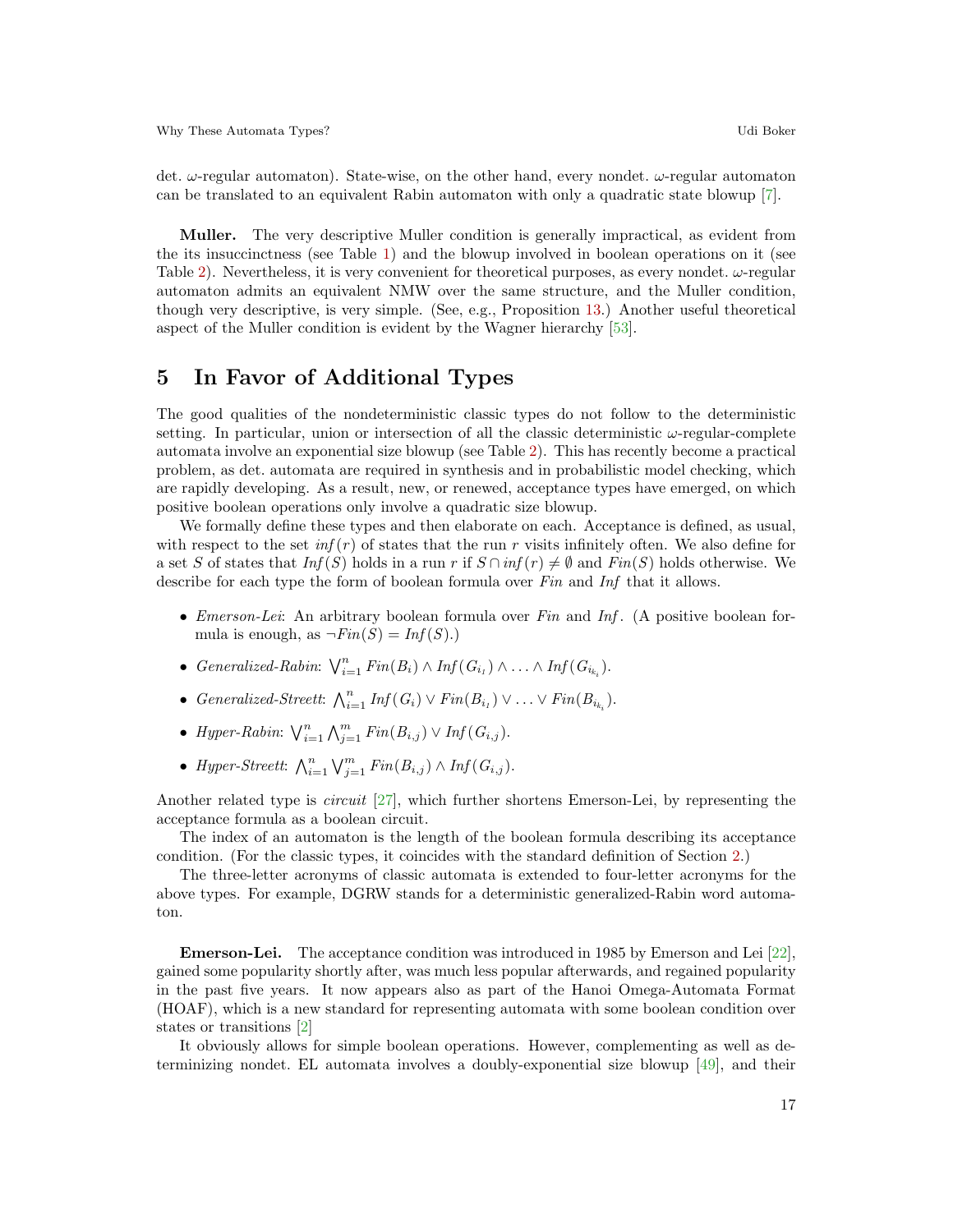nonemptiness check is NP-complete [\[22\]](#page-22-3). Yet, due to the tremendous progress in practically solving the SAT problem, to which the EL condition is naturally related, it may still be interesting to further pursue deterministic EL automata. (See [\[20,](#page-21-5) [45\]](#page-22-5))

Hyper-Rabin and generalized-Rabin. The generalized-Rabin condition generalizes both the Rabin and the Muller conditions, and naturally occurs in the translation of various fragments of LTL into automata [\[32,](#page-22-4) [15,](#page-21-6) [23\]](#page-22-6). The hyper-Rabin condition further generalizes the generalized-Rabin condition, having a disjunction of Streett conditions. It was used under the name "canonical form" in [\[22\]](#page-22-3). It allows for union and intersection with only a quadratic size blowup, and the its nonemptiness check is in PTIME.

<span id="page-17-0"></span>Proposition 14. The Muller and Rabin conditions are special cases of the generalized-Rabin condition, which is a special case of the hyper-Rabin condition.

By Proposition [14,](#page-17-0) we get lower bounds on translations to classic automata. (See Table [1.](#page-3-0))

Proposition 15. There is an exponential size blowup in the translation of det. generalized-Rabin and hyper-Rabin automata to det. parity, Rabin, Streett, and Muller automata.

Their positive boolean operations are simple.

<span id="page-17-3"></span>Proposition 16. Union and intersection of (deterministic) generalized-Rabin and hyper-Rabin automata can be done with quadratic size blowup.

*Proof.* Consider NGRWs/DGRWs/NHRWs/DHRWs  $\mathcal A$  and  $\mathcal B$  with n states, m transitions, and index k.

We construct corresponding NGRWs/DGRWs/NHRWs/DHRWs  $\mathcal{C}$  and  $\mathcal{D}$  that recognize  $L(\mathcal{A}) \cup L(\mathcal{B})$  and  $L(\mathcal{A}) \cap L(\mathcal{B})$ , respectively, with  $n^2$  states and  $m^2$  transitions, where the index of C is 2k and of D is  $k^2$ .

The structures of C and D are achieved by taking the product of the input automata A and B. For getting  $L(\mathcal{C}) = L(\mathcal{A}) \cup L(\mathcal{B})$ , the acceptance condition of C is the union of the conditions of A and B. For getting  $L(\mathcal{D}) = L(\mathcal{A}) \cap L(\mathcal{B})$ , for every disjuncts X and Y in A's and B's conditions, respectively, we have in  $\mathcal C$  the disjunct  $X \wedge Y$ .  $\Box$ 

Still, their nonemptiness check is in PTIME.

Proposition 17 ([\[22,](#page-22-3) Theorem 4.6]). Nonemptiness check of hyper-Rabin automata is PTIMEcomplete.

In the nondet. setting, hyper-Rabin automata are quite similar to standard Streett automata, analogously to the connection between standard Rabin and Büchi automata: The disjunction in the acceptance condition is turned into nondeterminism between copies of the automaton with the weaker condition. Hence, there is only a quadratic size blowup in translating between them.

<span id="page-17-1"></span>Proposition 18. Nondeterministic hyper-Rabin automata can be translated to equivalent nondeterministic Streett automata with a quadratic size blowup.

As a result, nondet. hyper-Rabin automata can be complemented and determinized with only a single exponential size blowup.

<span id="page-17-2"></span>Proposition 19. Complementation (and determinization) of nondeterministic hyper-Rabin automata can be done with a single-exponential size blowup.

*Proof.* Consider an NHRW automaton A of size n. Then there is an NSW B of size in  $O(n^2)$ equivalent to  $A$ . Complementation of  $B$  into an NSW, which is also an NHRW, can be done with a  $2^{O(n^2 \log n)}$  size blowup. Hence, the overall size blowup is in  $2^{O(n^4 \log n)}$ .  $\Box$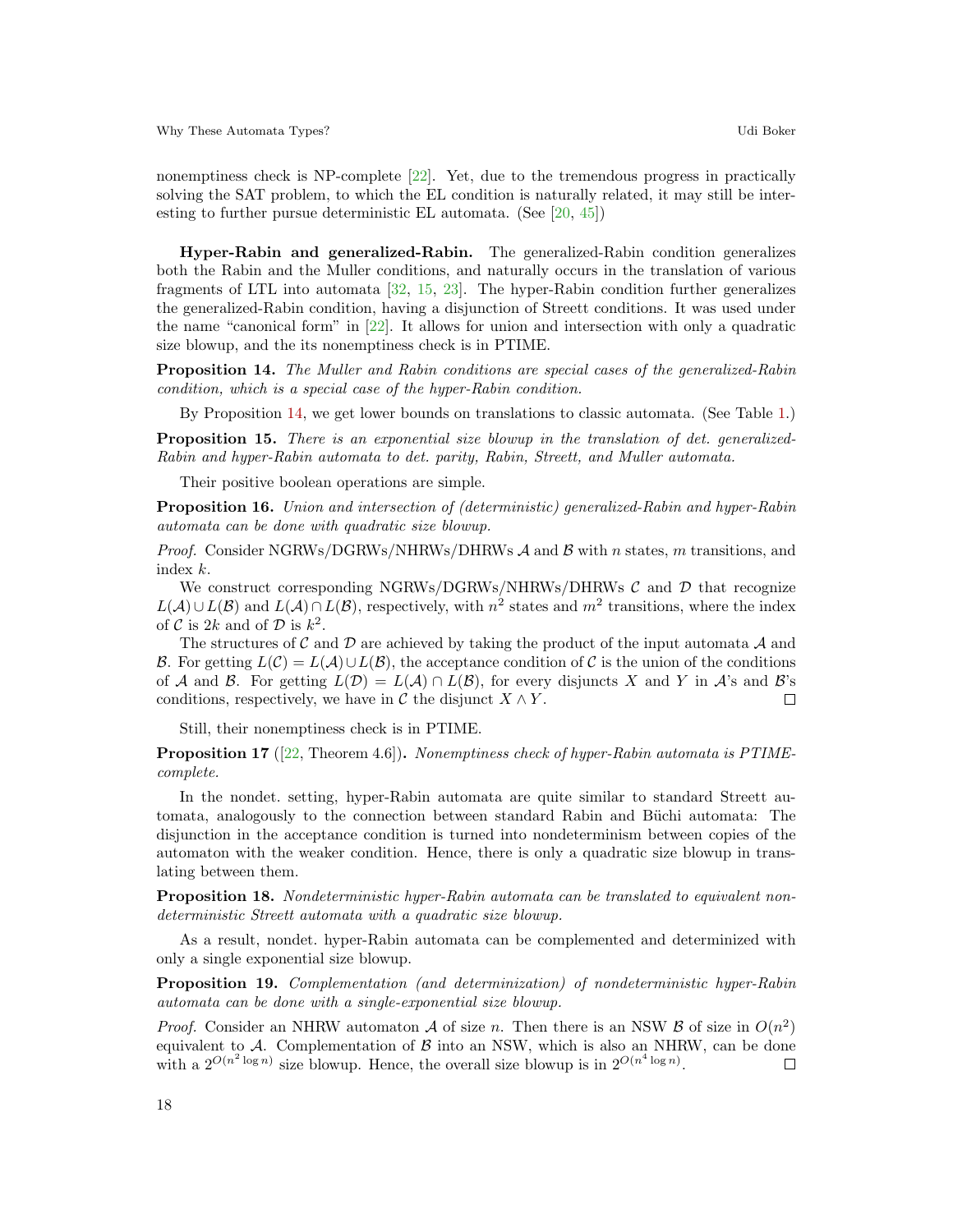Hyper-Streett and generalized-Streett. The generalized-Streett condition [\[3\]](#page-21-4) is the dual of generalized-Rabin, and Hyper-Streett is the dual of Hyper-Rabin.[3](#page-18-1) These types naturally occur in *n*-player  $\omega$ -regular games [\[24\]](#page-22-24). Their succinctness and the simplicity of performing boolean operations on them follow from their duality to hyper/generalized-Rabin automata.

**Proposition 20.** There is an exponential size blowup in the translation of det. generalized-Streett and hyper-Streett automata to det. parity, Rabin, Streett, and Muller automata.

<span id="page-18-3"></span>Proposition 21. Union and intersection of (deterministic) generalized-Streett and hyper-Streett automata can be done with quadratic size blowup.

However, the simplicity of the nonemptiness check does not follow.

<span id="page-18-4"></span>Proposition 22. Nonemptiness check of generalized-Streett and hyper-Streett automata is NPcomplete.

*Proof.* In [\[22,](#page-22-3) Theorem 4.7], it is shown that the nonemptiness problem of EL automata is NP-complete. In the proof, they reduce an instance of the 3-SAT problem to an EL automaton with condition of the form  $\wedge_{i=1}^n (Inf(S_i) \vee Inf(S'_i))$ , which is also definable by generalized-Streett and hyper-Streett conditions of length in  $O(n)$ .  $\Box$ 

Furthermore, while nondet. hyper-Rabin automata can be easily translated to standard Streett automata, nondet. hyper-Streett automata cannot be easily translated to standard Rabin automata, and complementing them involves a doubly-exponential size blowup. It was also recently shown in [\[24\]](#page-22-24) that their universality problem is ExpSpace-complete.

<span id="page-18-2"></span>Theorem 23. Complementation (and determinization) of nondet. generalized-Streett and hyper-Streett automata of size n into any  $\omega$ -regular automaton results in an automaton with at least  $2^{2^n}$  states.

*Proof.* In [\[48,](#page-23-3) Lemma 2.4], it is shown that for every  $n > 0$ , there exists a language  $L_n$  that is recognized by a nondet. EL automaton A of size n, while any nondet.  $\omega$ -automaton for the complement of  $L_n$  has at least  $2^{2^n}$  states.

The automaton A uses a condition of the form  $\wedge_{i=1}^{n}(Inf((\{q_i\}) \leftrightarrow Fin(\{q'_i\})) \wedge (Inf((\{s_i\}) \leftrightarrow \{s_i\})$  $Fin({s'_i})\rangle \wedge (Inf((\lbrace q_i \rbrace) \leftrightarrow Inf((\lbrace s_i \rbrace)),$  for states  $q_i, q'_i, s_i$ , and  $s'_i$ .

By the structure of A, for every  $i \in [1..n]$ , at least one of  $q_i$  and  $q'_i$ , and at least one of  $s_i$ and  $s_i'$  are visited infinitely often in every accepting run. Hence, over  $A$ , the above condition is equal to  $\wedge_{i=1}^{n} (Fin({q_i}) \vee Fin({q'_i})) \wedge (Fin({s_i}) \vee Fin({s'_i})) \wedge (Fin({q_i}) \vee Inf({s_i})) \wedge$  $(Fin({s_i})\vee Inf ((q_i)),$  which is definable by generalized-Streett and hyper-Streett conditions of length in  $O(n)$ .  $\Box$ 

Translating between hyper-Rabin and hyper-Streett automata. While the size blowup involved in translating a nondet. hyper-Rabin to an hyper-Streett automaton is quadratic (Proposition [18\)](#page-17-1), in the opposite direction it is exponential, even if starting from a det. generalized-Streett automaton. (A matching single-exp. upper bound follows from Proposition [13.](#page-14-1))

<span id="page-18-0"></span>**Theorem 24.** For every  $n \in \mathbb{N}$ , there is a deterministic generalized-Streett automaton of size n, for which equivalent nondeterministic hyper-Rabin automata are of size at least  $2^{n/2}$ .

<span id="page-18-1"></span><sup>&</sup>lt;sup>3</sup>In [\[15\]](#page-21-6), they refer to the generalized-Rabin condition as "generalized Rabin pairs" and to the hyper-Streett condition as "generalized Rabin". As we will show, the two conditions have very different properties. In [\[24\]](#page-22-24), they refer to the hyper-Streett condition as "multi-Rabin".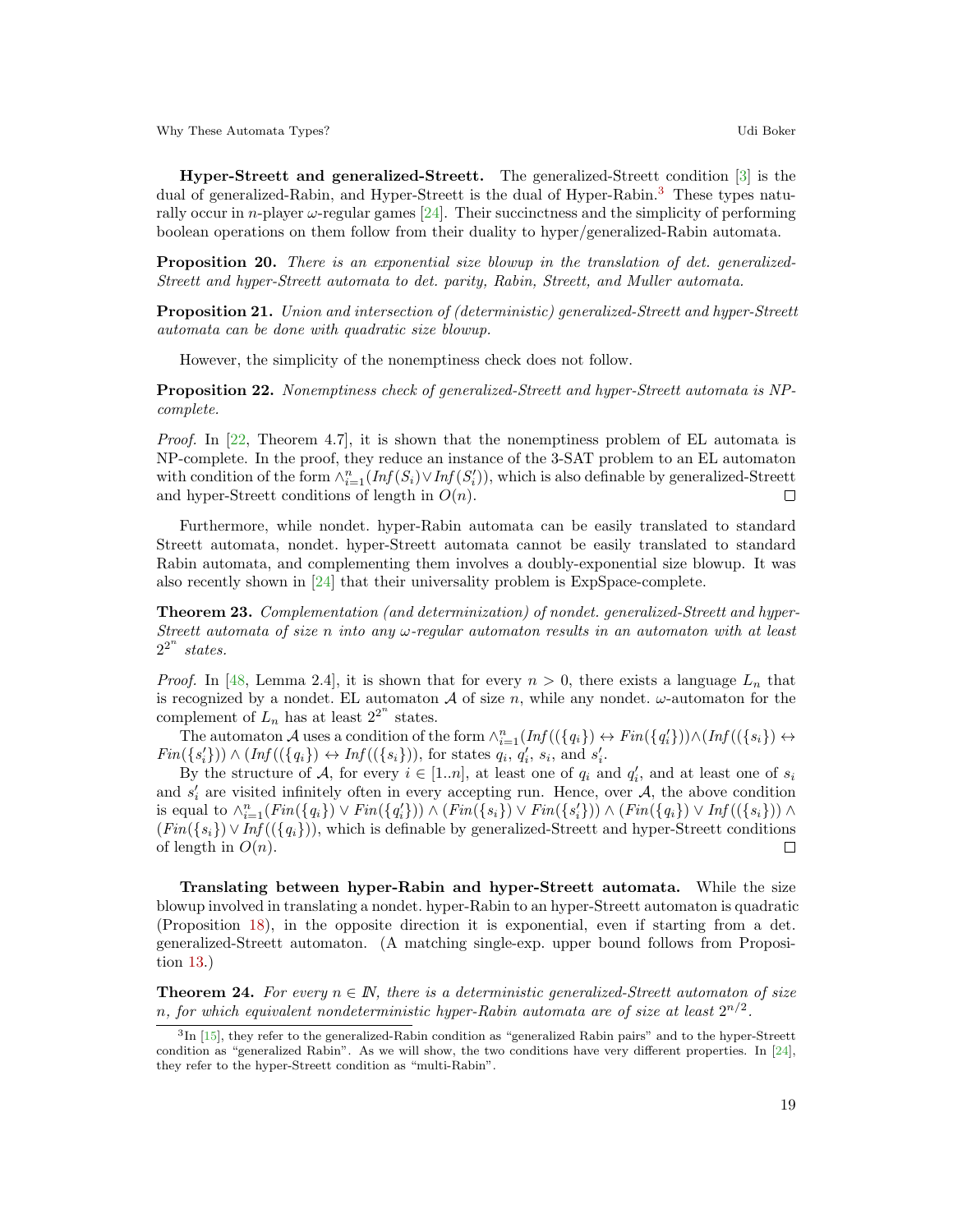Deterministic generalized-Streett automaton  $\mathcal{D}_n$ 



The acceptance condition:  $\bigwedge_{i=1}^{n} (Fin({p_i}) \vee Fin({p'_i}))$ 

<span id="page-19-0"></span>Figure 4: A deterministic generalized-Streett automaton  $\mathcal{D}_n$  of size in  $O(n)$ , for which equivalent nondeterministic hyper-Rabin automata are of size in  $2^{\Omega(n)}$ .

*Proof.* Consider the family  $\{\mathcal{D}_n\}_{n\geq 1}$  of DGSWs depicted in Figure [4.](#page-19-0) Intuitively, we shall describe  $2^n$  different words, such that  $\mathcal{D}_n$  accepts each of them, while it rejects each combination of a pair of them. As a result, we will prove that an equivalent NSW will need a unique state for each such word, using the fact that the combination of two Streett-accepting cycles must yield a Streett-accepting cycle. Then, by the result that every NHRW can be translated to an NSW with only a quadratic size blowup, the required lower bound will follow.

For every  $i \in [1..n]$ , define the finite words  $x_i = a^i b \#$  and  $x'_i = a^i c \#$ . For every  $h \subseteq$ [1..n], define the finite word  $u_h$  that concatenates for every  $i \in h$  the word  $x_i$  and for every  $j \in [1..n] \setminus h$  the word  $x'_i$ . For example, in the case that  $n = 4$  and  $h = \{2,3\}$ , we have u<sup>h</sup> = ac#aab#aaab#aaaac#.

Observe that for every  $h \subseteq [1..n]$ , the word  $w_h = (u_h)^\omega$  is accepted by  $\mathcal{D}_n$ , since its run on it visits infinitely often exactly one of the states  $p_i$  and  $p'_i$ , for every  $i \in [1..n]$ . We shall call the positions of  $w_h$  in which  $\mathcal{D}_n$  reaches  $q_0$  "big positions". (These are the positions after every full instance of  $u_h$ .) Observe also that for every  $h \neq h' \subseteq [1..n]$  and every  $m, m' \in \mathbb{N} \setminus 0$ , the word  $(u_h^m u_{h'}^{m'})^\omega$  is rejected by  $\mathcal{D}_n$ , since its run on it visits infinitely often both  $p_i$  and  $p'_i$ , for at least one  $i \in [1..n]$ .

Let A be an NSW equivalent to  $\mathcal{D}_n$ , and for every  $h \subseteq [1..n]$ , let  $r_h$  be an accepting run of A on  $w_h$ . We now show that for every  $h \neq h' \subseteq [1..n]$ , the states that  $r_h$  and  $r_{h'}$  visit infinitely often in big positions are disjoint, implying that  $A$  has at least  $2^n$  states.

Assume toward contradiction that for some  $h \neq h' \subseteq [1..n]$ , both  $r_h$  and  $r_{h'}$  visit the same state s infinitely often in big positions. Let t and t' be big positions of  $w_h$  in which  $r_h$  visits s, and between which  $r_h$  visits exactly the states that it visits infinitely often. Let u be the subword of  $w_h$  between positions t and t'. Now, let w be the word that is derived from  $w_{h'}$  by adding u in every big position in which  $r_{h'}$  visits s.

Consider the run r of A on w that follows  $r_{h'}$ , while making extra cycles from s back to itself in every big position that u was added to w. In these extra cycles,  $r$  follows the cycle that  $r_h$  does between positions t and t'. Notice that the states that r visits infinitely often are the union of the states that  $r_h$  and  $r_{h'}$  visit infinitely often. Hence, due to the property of the Streett condition that the union of two accepting cycles is accepting, we have that  $r$  is accepting. Yet,  $\mathcal{D}_n$  rejects w, leading to the required contradicting, and showing that A has at least  $2^n$  states.

By Proposition [18,](#page-17-1) every NHRW can be translated to an equivalent NSW with only a quadratic size blowup, implying that an NHRW equivalent to  $\mathcal{D}_n$  is of size at least  $2^{n/2}$ .  $\Box$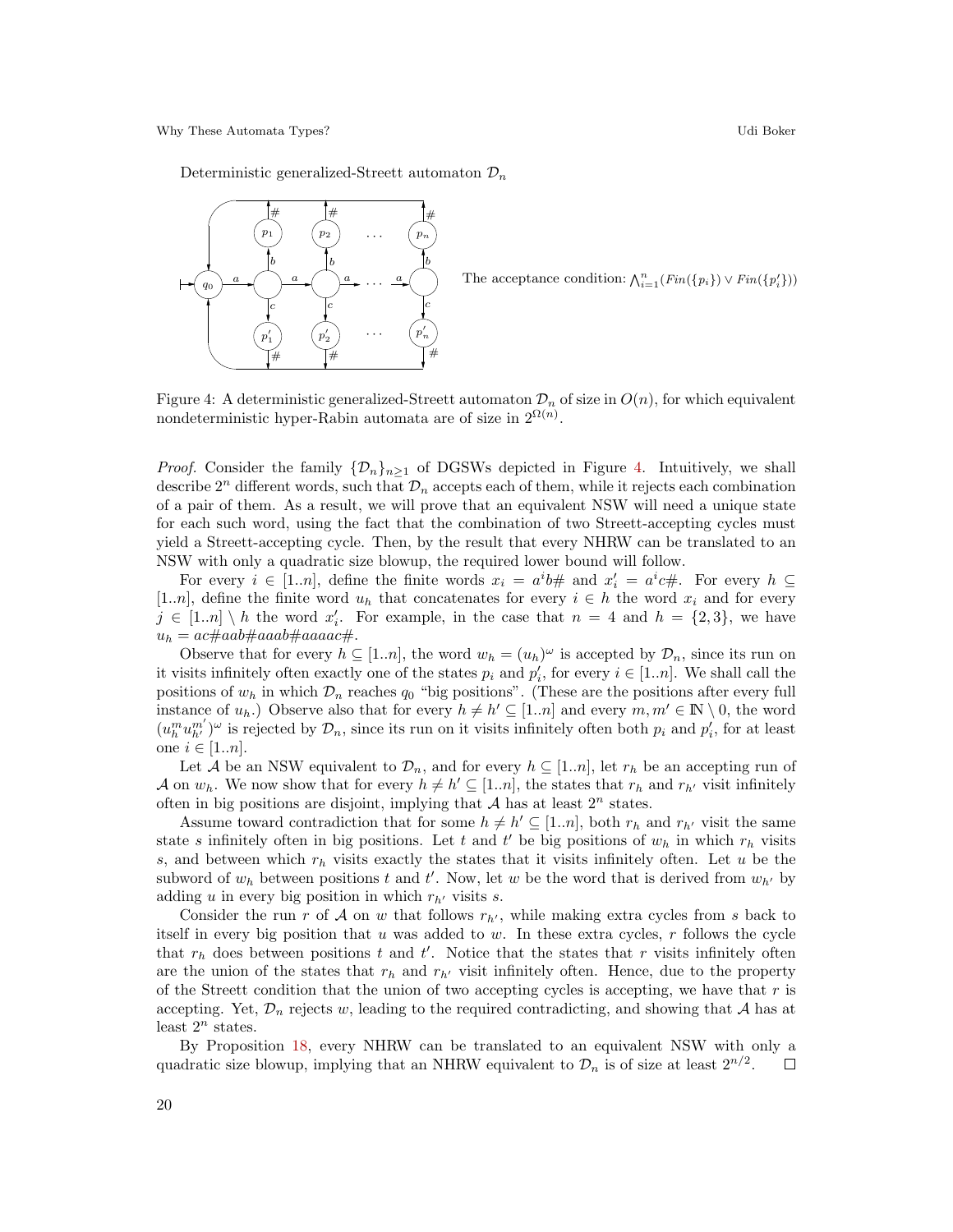| <b>Translations</b><br><b>Size Blowup</b><br>To<br>From |               |                    | Deterministic          | Nondeterministic |                      |
|---------------------------------------------------------|---------------|--------------------|------------------------|------------------|----------------------|
|                                                         |               | $H-Rabin$          | H-Streett              | H-Rabin          | H-Streett            |
| Det.                                                    | Hyper-Rabin   |                    | Exp.<br>Cor. $25$      |                  | $O(n^2)$<br>Prop. 18 |
|                                                         | Hyper-Streett | Exp.<br>Cor. $25$  |                        | Exp.<br>Thm. 24  |                      |
| Non-<br>Det.                                            | Hyper-Rabin   | Exp.<br>Prop. $19$ |                        |                  | $O(n^2)$<br>Prop. 18 |
|                                                         | Hyper-Streett |                    | Double-Exp.<br>Thm. 23 | Exp.<br>Thm. 24  |                      |

<span id="page-20-0"></span>Table 3: The size blowup involved in translations between hyper-Rabin/Streett automata. The translations to and from generalized-Rabin/Streett automata have the same blowup.

| Operations    | On Deterministic Automata |  |                             | On Nondet. Automata |                     |                  | <b>Nonemptiness</b>               |
|---------------|---------------------------|--|-----------------------------|---------------------|---------------------|------------------|-----------------------------------|
| Size Blowup   | Union                     |  | Intersect. Complement.      | Union               | Intersect.          | Complement.      | Complexity                        |
| Hyper-Rabin   | Quadratic<br>Prop. 16.21  |  | Exp.<br>Thm. 24,<br>Cor. 25 | Linear              |                     | Exp.<br>Prop. 19 | PTIME-comp.<br>$\left  22\right $ |
| Hyper-Streett |                           |  |                             |                     | Quad.<br>Prop.16,21 | Double-Exp.      | NP-Complete                       |
| Emerson-Lei   |                           |  | No.<br>blowup               |                     |                     | Thm. 23          | Prop. $22$                        |

<span id="page-20-1"></span>Table 4: The size blowup involved in boolean operations on the non-classic word automata, and the complexity of checking their nonemptiness. The complexity is w.r.t. the automaton size. Generalized-Rabin/Streett have the same blowup and complexity as hyper-Rabin/Streett.

Complementing deterministic hyper-Rabin and hyper-Streett automata is the same, due to their duality, which is also the same as translating between them. It can be done with a single exponential size blowup, using the quadratic translation of hyper-Rabin automata to NSWs, and the single exponential blowup in determinizing the latter. As a corollary of Theorem [24,](#page-18-0) this exponential blowup is inevitable.

<span id="page-20-2"></span>Corollary 25. Complementation of deterministic hyper-Rabin and hyper-Streett automata involves a single exponential size blowup.

## 6 Conclusions

The paper provides a comprehensive picture of  $\omega$ -regular automata, analyzing and summarizing the properties of classic and non-classic automata types. Along the way, it completes the data on the size blowup involved in boolean operations, providing quite a few new results.

The need for various automata types on infinite words is clear from the richness of  $\omega$ -regular languages; Each of the classic types has its own good qualities with respect to simplicity, expressibility, succinctness, complexity of decision problems, and connection to specific logics. Yet, we show that positive boolean operations on deterministic automata of all of the classic  $ω$ -regular-complete types involve an exponential size blowup. This is not a must for  $ω$ -regular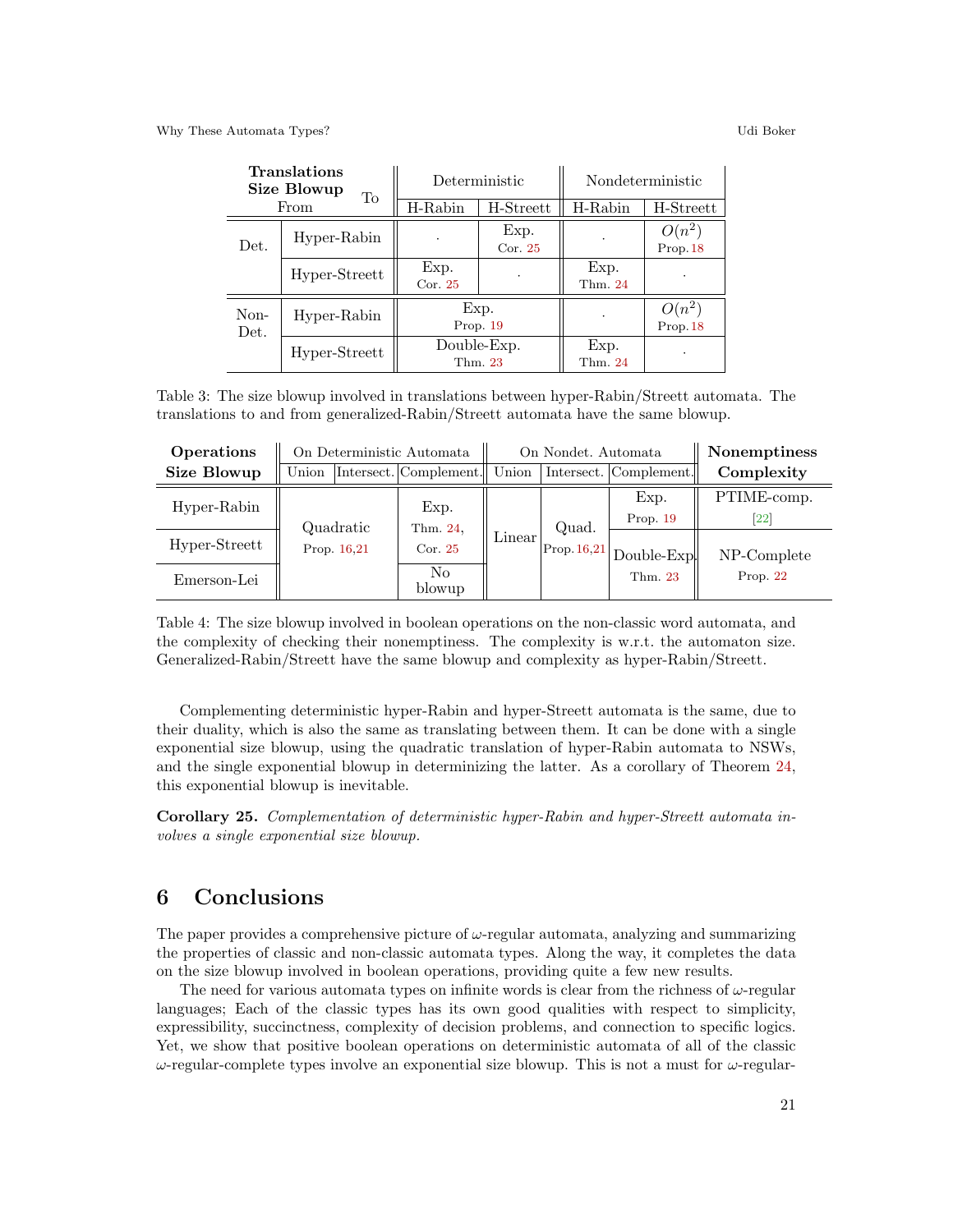completeness, as shown in our analysis of stronger, non-classic, types; Generalized- and hyper-Rabin automata, which may be exponentially more succinct than the classic types, allow for union and intersection with only a quadratic size blowup, and their nonemptiness check is in PTIME. This suggests their usefulness in the setting of deterministic automata, which are essential in the rapidly developing fields of synthesis and probabilistic model-checking.

## References

- <span id="page-21-11"></span>[1] D. Angluin, U. Boker, and D. Fisman. Families of DFAs as acceptors of  $\omega$ -regular languages. Logical Methods in Computer Science, 14(1):1–21, 2018.
- <span id="page-21-3"></span>[2] T. Babiak, F. Blahoudek, A. Duret-Lutz, J. Klein, J. Křetínský, D. Müller, D. Parker, J. Strejček, and C. S. Păsăreanu. The Hanoi omega-automata format. In *Proc. of CAV*, pages  $479-486$ ,  $2015$ .
- <span id="page-21-4"></span>[3] F. Blahoudek. Translation of an LTL fragment to deterministic Rabin and Streett automata. Master's thesis, Masarykova Univerzita, 2012.
- <span id="page-21-17"></span>[4] B. Boigelot, S. Jodogne, and P. Wolper. On the use of weak automata for deciding linear arithmetic with integer and real variables. In *Proc. of IJCAR*, pages 611–625, 2001.
- <span id="page-21-0"></span>[5] U. Boker. Word-automata translations, 2010–2018. URL: [http://www.faculty.idc.ac.il/](http://www.faculty.idc.ac.il/udiboker/automata) [udiboker/automata](http://www.faculty.idc.ac.il/udiboker/automata).
- <span id="page-21-10"></span>[6] U. Boker. On the (in)succinctness of Muller automata. In CSL, pages 12:1–12:16, 2017.
- <span id="page-21-9"></span>[7] U. Boker. Rabin vs. Streett automata. In FSTTCS, pages 17:1–17:15, 2017.
- <span id="page-21-1"></span>[8] U. Boker, D. Kuperberg, O. Kupferman, and M. Skrzypczak. Nondeterminism in the presence of a diverse or unknown future. In Proc. of ICALP, pages 89–100, 2013.
- <span id="page-21-19"></span>[9] U. Boker and O. Kupferman. Translating to co-Büchi made tight, unified, and useful. ACM Trans. Comput. Log., 13(4):29:1–29:26, 2012.
- <span id="page-21-2"></span>[10] U. Boker, O. Kupferman, and M. Skrzypczak. How deterministic are good-for-games automata? In Proceedings of FSTTCS, pages 18:1–18:14, 2017.
- <span id="page-21-18"></span>[11] J.R. Büchi. On a decision method in restricted second order arithmetic. In Proc. Int. Congress on Logic, Method, and Philosophy of Science. 1960, pages 1–12. Stanford University Press, 1962.
- <span id="page-21-15"></span>[12] Y. Cai and T. Zhang. A tight lower bound for Streett complementation. In FSTTCS, pages 339–350, 2011.
- <span id="page-21-14"></span>[13] Y. Cai and T. Zhang. Tight upper bounds for Streett and parity complementation. In CSL, pages 112–128, 2011.
- <span id="page-21-7"></span>[14] Y. Cai, T. Zhang, and H. Luo. An improved lower bound for the complementation of Rabin automata. In LICS, pages 167–176, 2009.
- <span id="page-21-6"></span>[15] K. Chatterjee, A. Gaiser, and J. Křetínský. Automata with generalized Rabin pairs for probabilistic model checking and LTL synthesis. In Proc. of CAV, pages 559–575, 2013.
- <span id="page-21-12"></span>[16] K. Chatterjee, T. A. Henzinger, and N. Piterman. Generalized parity games. In Proc. of FOSSACS, pages 153–167, 2007.
- <span id="page-21-8"></span>[17] Y. Choueka. Theories of automata on  $\omega$ -tapes: A simplified approach. *Journal of Computer and* Systems Science, 8:117–141, 1974.
- <span id="page-21-16"></span>[18] E. Clarke, I. Browne, and R. Kurshan. A unified approach for showing language containment and equivalence between various types of  $\omega$ -automata. In CAAP '90, pages 103–116, 1990.
- <span id="page-21-13"></span>[19] E.M. Clarke, E.A. Emerson, and A.P. Sistla. Automatic verification of finite-state concurrent systems using temporal logic specifications. ACM Transactions on Programming Languagues and Systems, 8(2):244–263, 1986.
- <span id="page-21-5"></span>[20] A. Duret-Lutz. Contributions to LTL and  $\omega$ -Automata for Model Checking. Habilitation thesis, Pierre et Marie Curie, 2017.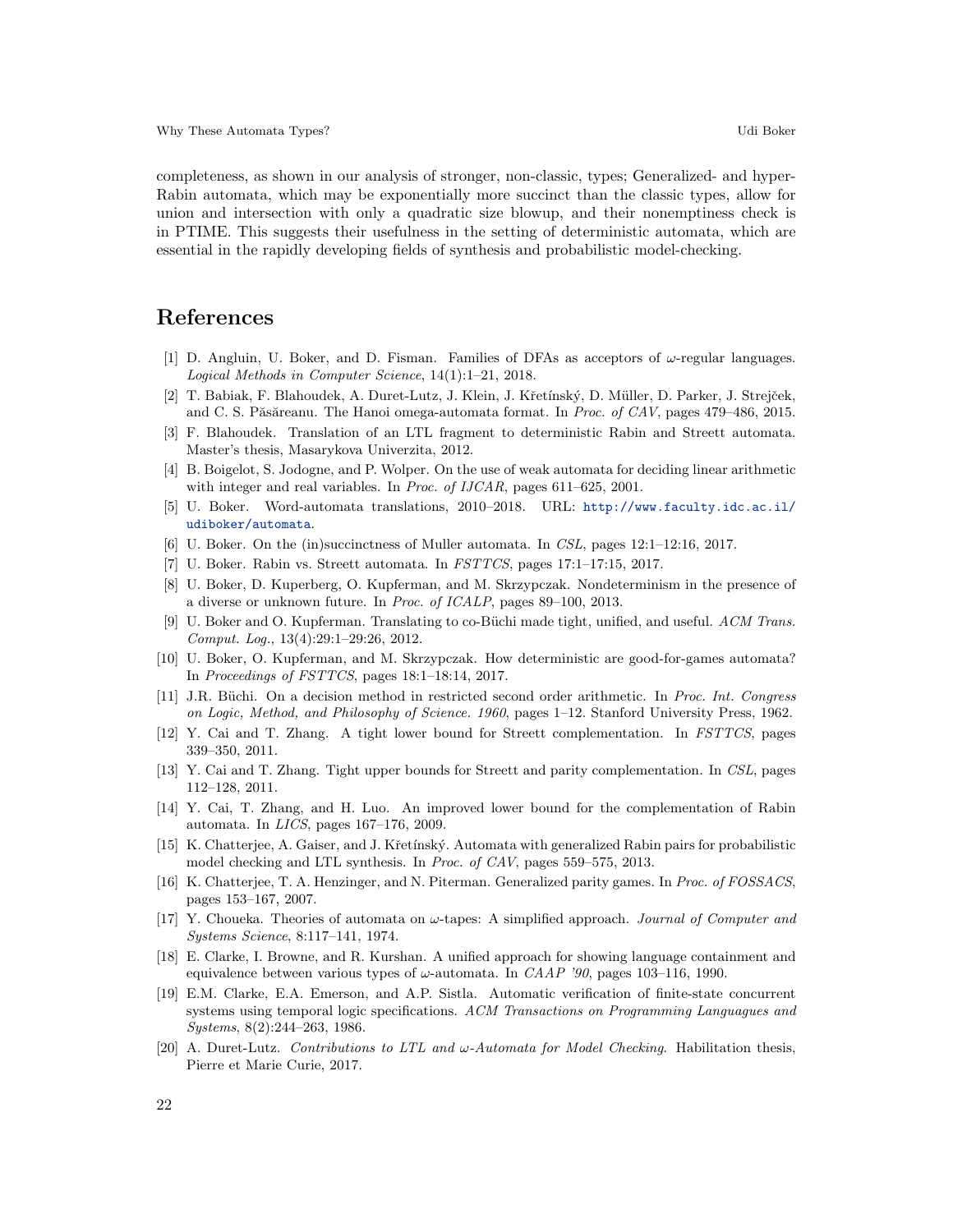- <span id="page-22-19"></span>[21] E.A. Emerson and C. Jutla. Tree automata,  $\mu$ -calculus and determinacy. In *Proc. 32nd IEEE* Symp. on Foundations of Computer Science, pages 368–377, 1991.
- <span id="page-22-3"></span>[22] E.A. Emerson and C.-L. Lei. Modalities for model checking: Branching time logic strikes back. Science of Computer Programming, 8:275–306, 1987.
- <span id="page-22-6"></span>[23] J. Esparza, J. Křetínský, and S. Sickert. From LTL to deterministic automata: A Safraless compositional approach. Formal Methods in System Design, 49(3):219–271, 12 2016.
- <span id="page-22-24"></span>[24] E. Filiot, R. Gentilini, and J. F. Raskin. Rational synthesis under imperfect information. In Proceedings of LICS, pages 422–431, 2018.
- <span id="page-22-17"></span>[25] E. Friedgut, O. Kupferman, and M.Y. Vardi. Büchi complementation made tighter. In Proc. of ATVA, volume 3299 of LNCS, pages 64–78. Springer, 2004.
- <span id="page-22-2"></span>[26] T.A. Henzinger and N. Piterman. Solving games without determinization. In Proc. of CSL, volume 4207 of LNCS, pages 394–410. Springer, 2006.
- <span id="page-22-23"></span>[27] P. Hunter and A. Dawar. Complexity bounds for regular games. In Proc. of MFCS, pages 495–506, 2005.
- <span id="page-22-20"></span>[28] D. Janin and I. Walukiewicz. Automata for the modal  $\mu$ -calculus and related results. In Proc. of MFCS, volume 969 of LNCS, pages 552–562. Springer, 1995.
- <span id="page-22-11"></span>[29] V. King, O. Kupferman, and M.Y. Vardi. On the complexity of parity word automata. In Proc. of FoSSaCS, volume 2030 of LNCS, pages 276–286. Springer, 2001.
- <span id="page-22-21"></span>[30] N. Klarlund. Progress measures, immediate determinacy, and a subset construction for tree automata. Annals of Pure and Applied Logic,  $69(2):243 - 268$ , 1994.
- <span id="page-22-18"></span>[31] D. Kozen. Results on the propositional  $\mu$ -calculus. Theoretical Computer Science, 27:333-354, 1983.
- <span id="page-22-4"></span>[32] J. Kretínský and J. Esparza. Deterministic automata for the (f, g)-fragment of LTL. In *Proc. of* CAV, volume 7358 of LNCS, pages 7–22. Springer, 2012.
- <span id="page-22-22"></span>[33] S.C. Krishnan, A. Puri, and R.K. Brayton. Deterministic  $\omega$ -automata vis-a-vis deterministic Büchi automata. In Algorithms and Computations, volume 834 of LNCS, pages 378–386. Springer, 1994.
- <span id="page-22-9"></span>[34] O. Kupferman, G. Morgenstern, and A. Murano. Typeness for  $\omega$ -regular automata. In *Proc. of* ATVA, volume 3299 of LNCS, pages 324–338. Springer, 2004.
- <span id="page-22-13"></span>[35] O. Kupferman and M.Y. Vardi. Complementation constructions for nondeterministic automata on infinite words. In Proc. of TACAS, volume 3440 of LNCS, pages 206–221. Springer, 2005.
- <span id="page-22-1"></span>[36] R.P. Kurshan. Computer Aided Verification of Coordinating Processes. Princeton Univ. Press, 1994.
- <span id="page-22-14"></span>[37] L.H. Landweber. Decision problems for  $\omega$ –automata. *Mathematical Systems Theory*, 3:376–384, 1969.
- <span id="page-22-12"></span>[38] C. Löding. Optimal bounds for the transformation of omega-automata. In Proceedings of FSTTCS, volume 1738 of LNCS, pages 97–109, 1999.
- <span id="page-22-16"></span>[39] C. Löding and W. Thomas. Alternating automata and logics over infinite words. In Theoretical Computer Science, volume 1872 of LNCS, pages 521–535. Springer, 2000.
- <span id="page-22-7"></span>[40] C. Löding and H. Yue. Memory bounds for winning strategies in infinite games, 2008, unpublished.
- <span id="page-22-15"></span>[41] O. Maler and L. Staiger. On syntactic congruences for ω-languages. Theoretical Computer Science, 183(1):93–112, 1997.
- <span id="page-22-0"></span>[42] Z. Manna and A. Pnueli. Specification and verification of concurrent programs by ∀-automata. In Proc. of PoPL, pages 1–12, 1987.
- <span id="page-22-10"></span>[43] M. Michel. Complementation is more difficult with automata on infinite words. CNET, Paris, 1988.
- <span id="page-22-8"></span>[44] S. Miyano and T. Hayashi. Alternating finite automata on  $\omega$ -words. Theoretical Computer Science, 32:321–330, 1984.
- <span id="page-22-5"></span>[45] D. Müller and S. Sickert. LTL to deterministic emerson-lei automata. In Proceedings of GandALF